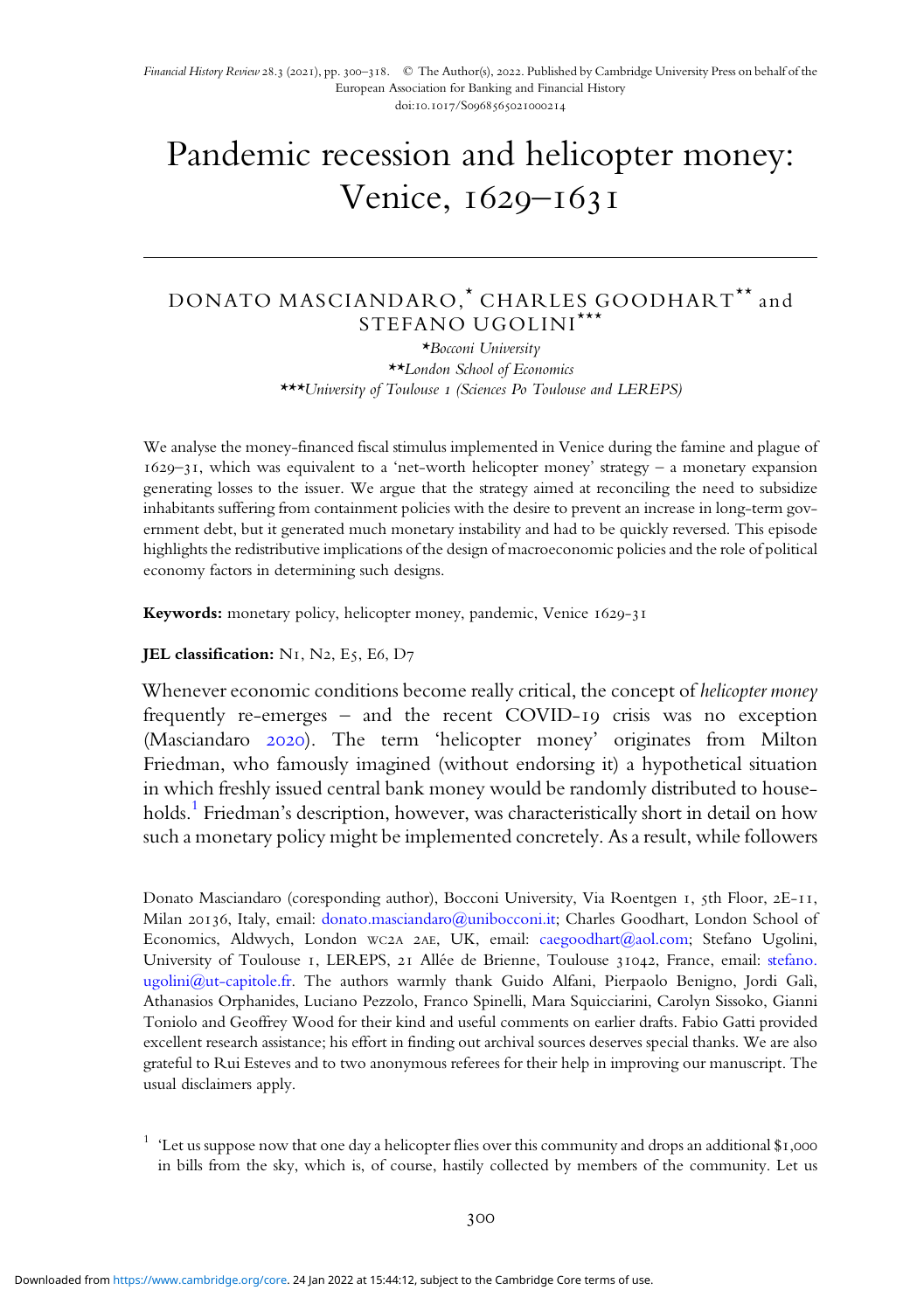have agreed on the definition of helicopter money as 'a money-financed fiscal stimulus … that … requires neither an increase in the stock of government debt nor higher taxes, current or future' (Galí  $2020$ , p. 2), they have diverged in their views of the design of such a policy. On the one hand, most economists have interpreted helicopter money as a permanent increase in the liabilities of the central bank (see esp. Buiter  $(2014)$ . As such a situation, which we might describe as 'monetary-base helicopter money', has actually occurred relatively often in history, it represents a less radical option than might appear at first sight. On the other hand, others have interpreted helicopter money as a permanent decrease in the assets (i.e. in the net worth) of the central bank (see esp. Masciandaro 2020). Such a situation, which we might describe as 'networth helicopter money', is a much more radical option than the previous one, and appears to have occurred only on exceedingly rare occasions in history.

In order to better understand the difference between 'monetary-base' and 'networth helicopter money', imagine a stylized balance sheet of the public sector made up of the separate balance sheets of the fiscal authority (the Treasury) and the monetary authority (the central bank: see Figure  $I$ ). The fiscal authority's assets consist of Treasury deposits with the central bank (TD) and other Treasury assets  $(TA)$ ; its liabilities consist of the Treasury's net worth  $(TW)$ , marketable government bonds (TB) and direct (unmarketable) loans from the central bank (TL). The monetary authority's assets consist of its portfolio of marketable government bonds  $\left(TB\right)^2$  its bullion and foreign reserves (BR) and its direct (unmarketable) loans to the Treasury (TL); its liabilities consist of its net worth  $(BW)^3$  the Treasury's deposits (TD) and the deposits of the private sector – i.e. the monetary base  $(MB)$ .<sup>4</sup>

'Monetary-base helicopter money' occurs in two steps. First, the Treasury issues new bonds and these are all bought by the central bank (on either the primary or the secondary market), which allows for a temporary increase in Treasury deposits with the central bank (Figure 2). Then, the Treasury proceeds to spend this money, which ends up being held by the private sector: the monetary base hence increases. On the fiscal authority's balance sheet, the money-financed fiscal stimulus reduces the Treasury's assets without reducing any liability except the Treasury's net worth, and can therefore be regarded as a loss (Figure 2). On the whole, the difference

suppose further that everyone is convinced that this is a unique event which will never be repeated' (Friedman  $1969$ , pp.  $4-5$ ).

- <sup>2</sup> Note that contrary to Treasury deposits with the central bank (TD) and to central bank's direct loans to the Treasury (TL), the amount of marketable government bonds (TB) on the monetary authority's balance sheet will not necessarily be equal to the amount of the same item on the fiscal authority's balance sheet: as a matter of fact, a substantial amount of marketable government bonds will be typically held by the private sector.
- $3$  The monetary authority's net worth (BW) will include central bank equity when the latter formally exists. Note that central bank equity may be owned by the fiscal authority – in which case, it will be included in the Treasury's assets  $(TA)$  – but this will not always necessarily be the case.
- <sup>4</sup> Note that the monetary authority's and fiscal authority's balance sheets might substantially differ in terms of their size.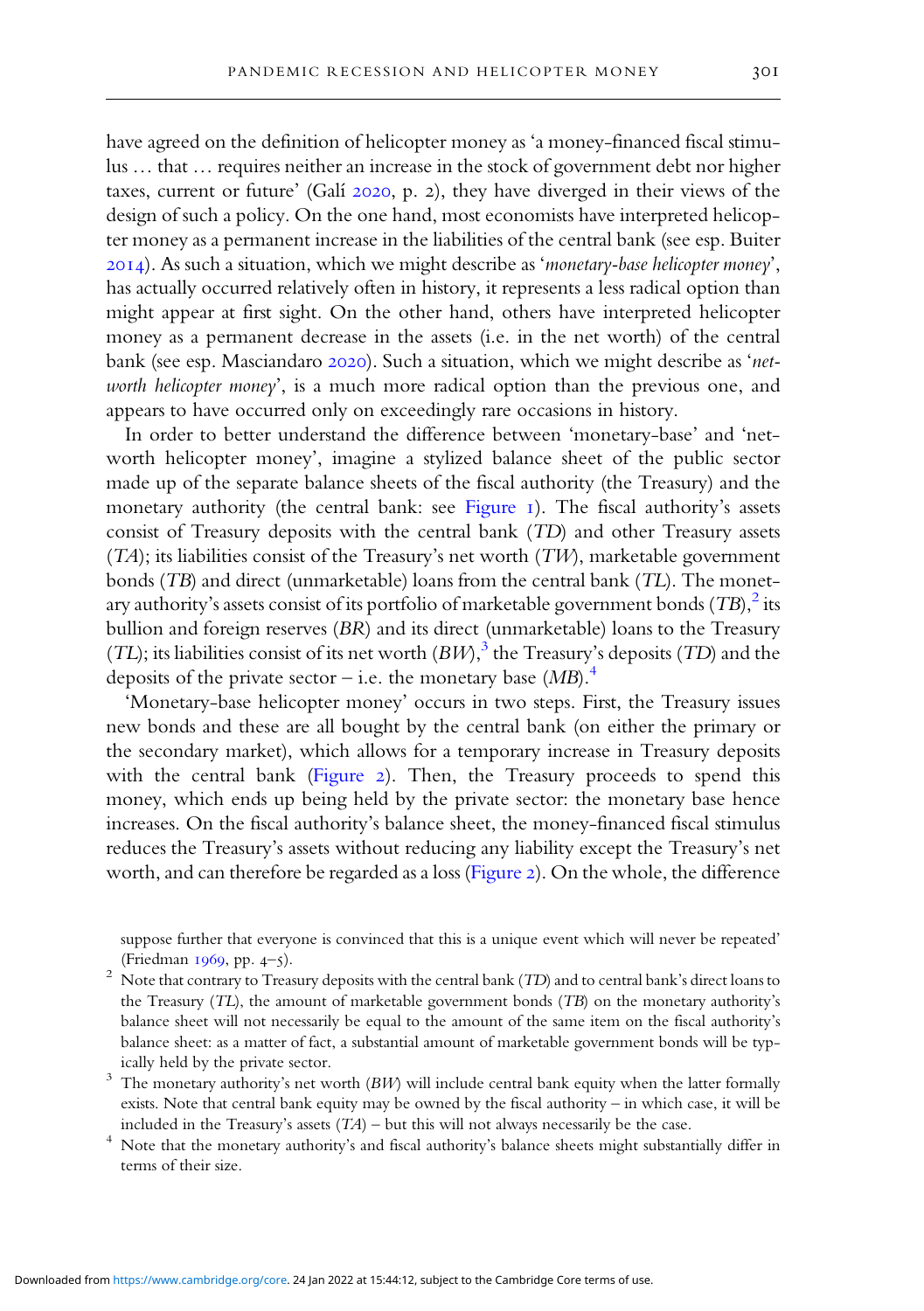

Figure 1. Stylized balance sheets of the fiscal and monetary authorities

between this 'monetary-base helicopter money' strategy and a classical fiscal expansion is quantitative rather than qualitative, as the boundary between the two is defined exclusively by the size of the government debt monetization by the central bank.

By contrast, a 'net-worth helicopter money' strategy is qualitatively different from a classical fiscal expansion. Here, the fiscal authority instructs the monetary authority to credit money on the private sector's accounts with it. This increase in the central bank's liabilities should be theoretically matched by an increase in its assets – viz., in its direct loans to the Treasury (Figure 3). In truth, however, these loans simply do not formally exist – which is economically equivalent to a Treasury default on its direct borrowings from the central bank. As a result, the money-financed fiscal stimulus here reduces the *monetary* authority's (instead of the fiscal authority's) assets without reducing any of its liability except the net worth, and can therefore be regarded as a loss (Figure 3). From a long-term perspective, 'net-worth helicopter money' is therefore irreversible for the monetary authority, whereas 'monetary-base helicopter money' might potentially be (partially or totally) reversed by selling marketable Treasury bonds to the private sector. The biggest difference between the two is, however, short-term in nature, as 'net-worth helicopter money' fragilizes the solidity of the monetary authority and directly reduces its margins for manoeuvre in the management of the value of issued money, thus rendering it less able to counteract an inflationary outburst.<sup>5</sup>

<sup>5</sup> The literature has generally only considered long-term implications, arguing that the only difference between irreversible 'monetary-base helicopter money' and 'net-worth helicopter money' is the fact that the former affects the Treasury's expenditures while the latter affects its revenues (as the Treasury is the only recipient of the central bank's dividends, which are negatively impacted by the latter strategy; see esp. Buiter 2014). This conclusion is based on the assumption that the monetary authority is economically indistinguishable from the fiscal authority – which may not actually always be true, as is the case today, e.g. in the Eurozone, and as was very often the case in the past. By contrast, the short-term implications of each strategy on monetary policy implementation have not been considered so far.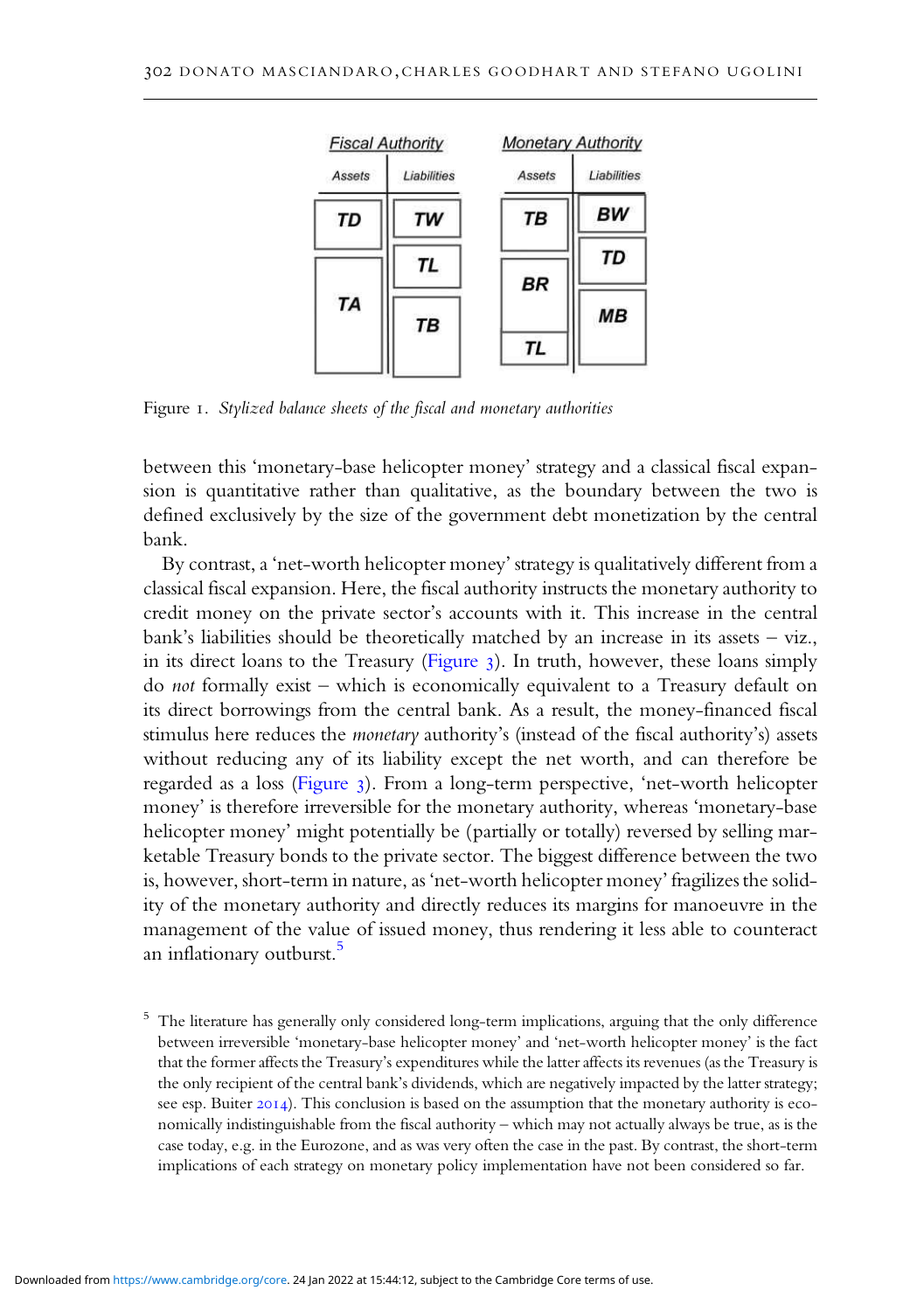

Figure 2. Balance sheet effects of a 'monetary-base helicopter money' strategy

Theoretically, it is unclear whether one version of 'helicopter money' is always necessarily superior to the other. Empirically, the implementation of 'net-worth helicopter money' has been so rare in history that it has been practically impossible to analyse it. In this article, we study one rare historical episode in which 'net-worth helicopter money' appears to have actually been implemented. This happened in the Republic of Venice in  $1629-31$  – interestingly, precisely in the context of a full-fledged pandemic which bears many resemblances to COVID-19. We describe the historical context in which fiscal monetization took place, explain why it can be considered as an example of 'net-worth helicopter money', and analyse its consequences. In particular, we ask what were the political economy conditions which generated the choice of this very peculiar version of expansionary fiscal policy?

The remainder of this article is organised as follows. In Section I we briefly describe the Venetian monetary and fiscal systems during the first decades of the seventeenth century. In Section II we analyse the huge real economic shocks of  $1629 - 31$ , as well as the containment policies put in place by the Venetian government during this period. Section III focuses on the 'net-worth helicopter money' strategy implemented in order to finance expenditure, and offers a political perspective to help explain why the Republic chose this radical option rather than more classical ones. Section IV concludes.

I

The Republic of Venice was run for centuries by a small and cohesive elite of oligarchs ('patricians') highly invested in mercantile activities. Citizenship did not automatically guarantee political rights, but it gave complete access to local welfare, guaranteeing protection in times of crisis. Residing and working in Venice were not sufficient conditions to gain access to public services, which only citizenship did ensure (Alfani and Di Tullio 2019, pp. 59-60). In fact, only the patricians had political rights, assisted by the citizens, who carried out bureaucratic tasks; ordinary inhabitants, neither patrician nor citizen, were excluded from any political or administrative participation (Finlay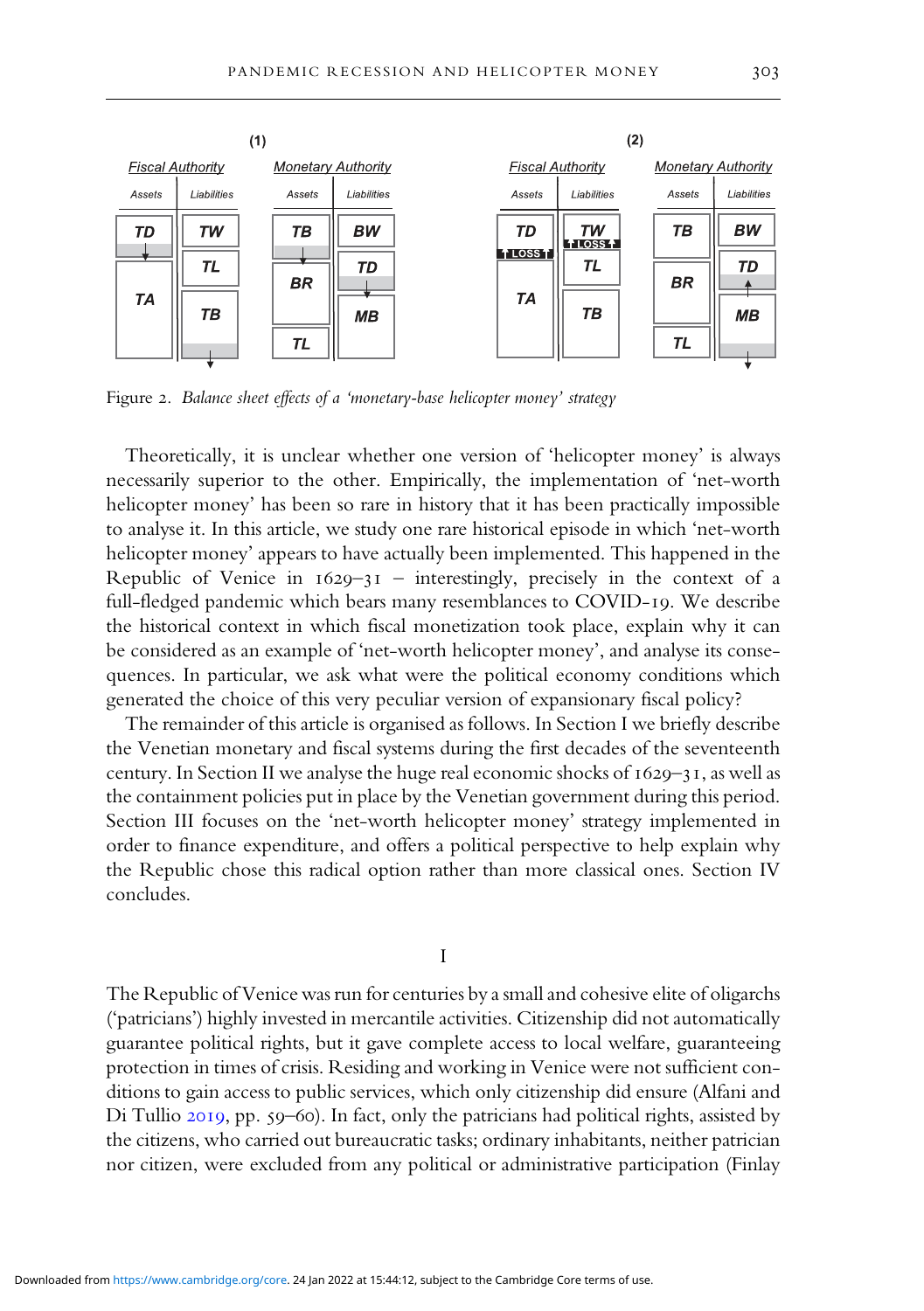

Figure 3. Balance sheet effects of a 'net-worth helicopter money' strategy

). Yet, although formally excluded from any involvement in politics and institutions, inhabitants used civil rituals, crowd behaviour and collective actions to influence patricians' decision making, especially in times of crisis (van Gelder 2018, p. 254; Judde de Larivière 2020, p. 72).

In Venice, the relative size of the public sector with respect to the domestic economy was extraordinarily high by coeval standards. In the real sector, the government, via the Grain Office and then the Fodder Office, was active in the grain market, in order to address and to stabilize the volatility in the supply and price of food, which was an extremely sensitive political issue. As for the financial sector, the financial district of Venice – the Rialto area – was entirely owned by the Republic, which rented benches to the private bankers at which they operated in what was in effect a public concession. Private bankers' books were considered public records, the bank transfers being a legal way to discharge debt under Venetian law (Ugolini 2017, pp. 37–9). Yet the ideal that inspired the Venetian government was that, as far as possible, the State should not replace private initiative in markets (Dunbar  $1892$ , p. 308). The Senate was the body that designed the Republic's economic policy, with its committees responsible for overseeing every aspect of production and distribution (Rapp  $1976$ , p. 139). With the Republic firmly controlled by an oligarchy of merchants, the government's goal was just to provide the services that were essential for business but too expensive or too risky to be provided by the businessmen themselves (Ugolini  $2017$ , p. 38).

The Republic's tax system, featuring both 'direct' and 'indirect' taxes, was rather muddled and complicated. Reflecting the balance of power, the system had a marked 'regressive' nature. From the second half of the sixteenth century until the 1620s, the Republic of Venice gradually increased per capita taxation, and this growth accelerated much more markedly in the aftermath of the 1630 plague (Alfani and Di Tullio  $2019$ , pp. 24-33 and  $147$ ). The Republic had a long and generally good record with public debt management, which had been implemented since at least 1164. In early times, Venice had regularly resorted to forced loans from the patricians; by the seventeenth century a more market-friendly approach had prevailed thus increasingly attracting foreign investors, yet the government debt was still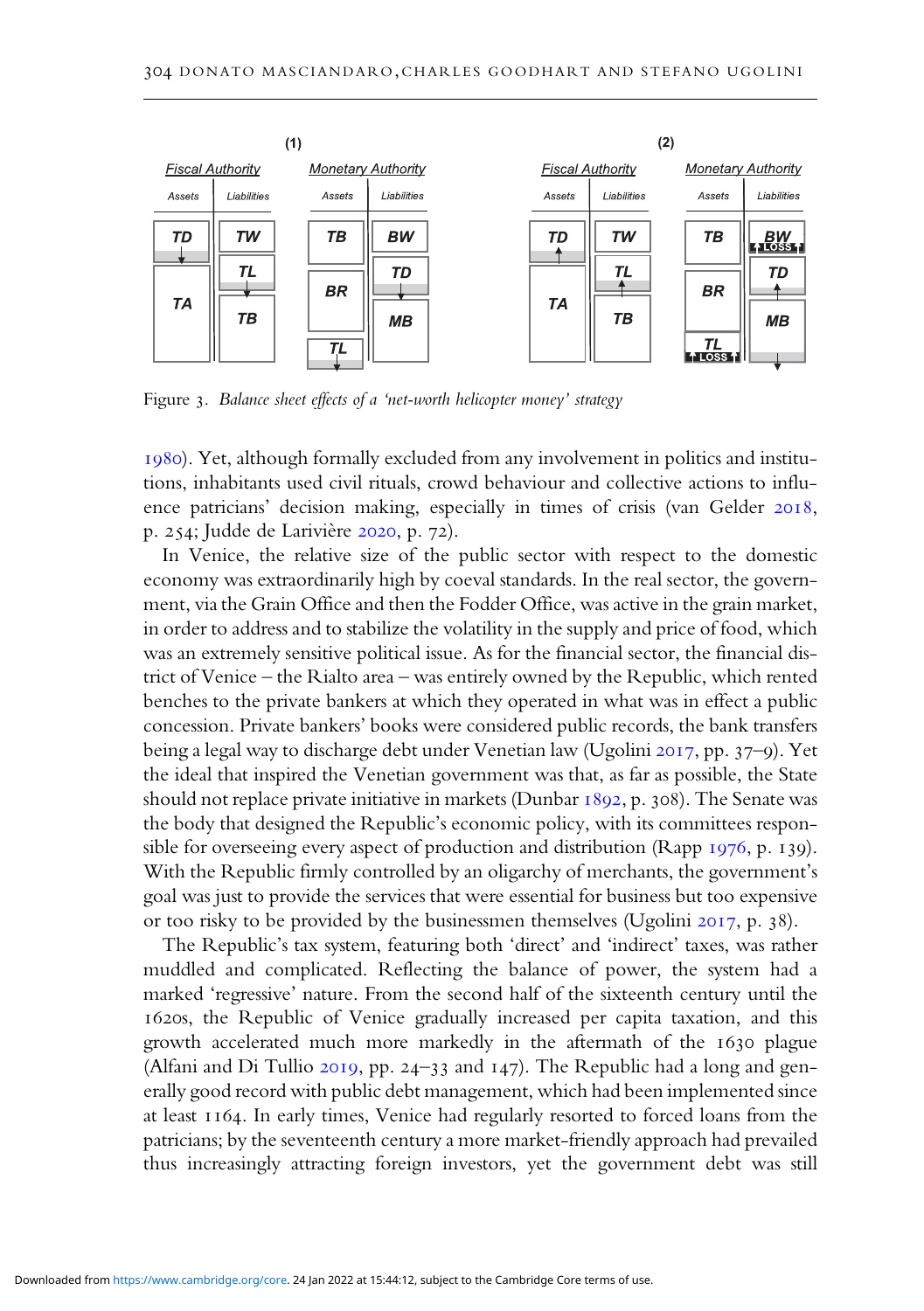overwhelmingly held by the domestic upper class (Fratianni and Spinelli 2006, pp.  $262-3$ ; Alfani and Di Tullio 2019, p. 172).<sup>6</sup> The Republic issued both floating and funded (long-term) debt, though usually the role of floating debt was limited; in the course of the sixteenth century, the management of the funded debt had been entrusted to the State-owned Mint (Pezzolo 2003a). In tranquil years, the Republic generated substantial fiscal surpluses in order to repay all its debt (a goal which had been fully attained, for instance, in 1600), thus enhancing its creditworthiness (Sissoko 2002, p. 8; Fratianni and Spinelli 2006, p. 263; Alfani and Di Tullio 2019, p. 172). Therefore, at the beginning of the seventeenth century the state of public finance in Venice was good (Pezzolo 2003a, p. 103), and the government borrowed at an interest rate which was substantially lower than the average rate of return from trade (Sissoko 2007, p. 6).

By the seventeenth century, Venice had reached a degree of monetization unknown for centuries anywhere else. As usual in early modern times, the official monetary anchor consisted of commodity money (coins) issued by the Mint  $(Al-Bawwab 2021)$ ; however, inhabitants commonly used cheques and bank transfers (even among the lower-middle class), which allowed them to economize on coins (Mueller 1997, p. 24; Fratianni and Spinelli 2006, p. 271). This had been made possible by the development of the private deposit banks operating on the Rialto square, but by the end of the sixteenth century all such banks had gone bust and no serious private initiative was any longer available for running the business on the conditions imposed by regulation (Ugolini  $2017$ , pp. 35-43). As a result, the State itself eventually stepped in, and on April 1587 Venice's first public bank (called 'Banco della Piazza di Rialto') started operations (Soresina 1889, p. 7; Roberds and Velde 2014, p. 19; Bindseil 2019, pp. 207-10).

In theory, the Banco di Rialto was supposed to represent a case of quasi-narrow banking, given that it was obliged by law to accept only deposits in coins, and cash was always to remain available at the request of depositors (Anon.  $1847$ , p.  $564$ ; Dunbar  $1892$ , p. 321), defining tendentially a policy of 100 per cent reserves (Sissoko 2002, pp. 7 and 10); transfers had to be made simultaneously between creditors and debtors (Dunbar  $1892$ , p. 321; Roberds and Velde 2014, p. 20). In practice, however, because the coins into which the Banco's liabilities were formally convertible had been withdrawn from circulation in  $1588$ , bank liabilities were de facto inconvertible into the new circulating coins (Roberds and Velde  $2014$ , pp. 21-2; Ugolini  $2017$ , pp. 225-6). Coins were the main item on the asset side of the Banco's balance sheet, also private commercial debt was allowed to a certain extent (Ugolini 2017, p. 44). In 1593 Banco liabilities became legal tender (Anon.  $1847$ , p. 366; Roberds and Velde  $20I4$ , p. 21); by 1630, its deposits in represented 80 per

Although the share of the Venetian funded debt held by foreigners constantly grew throughout the sixteenth and seventeenth centuries, as late as in 1641 up to six-sevenths of this debt was still held by citizens (Alfani and Di Tullio  $2019$ , p. 172).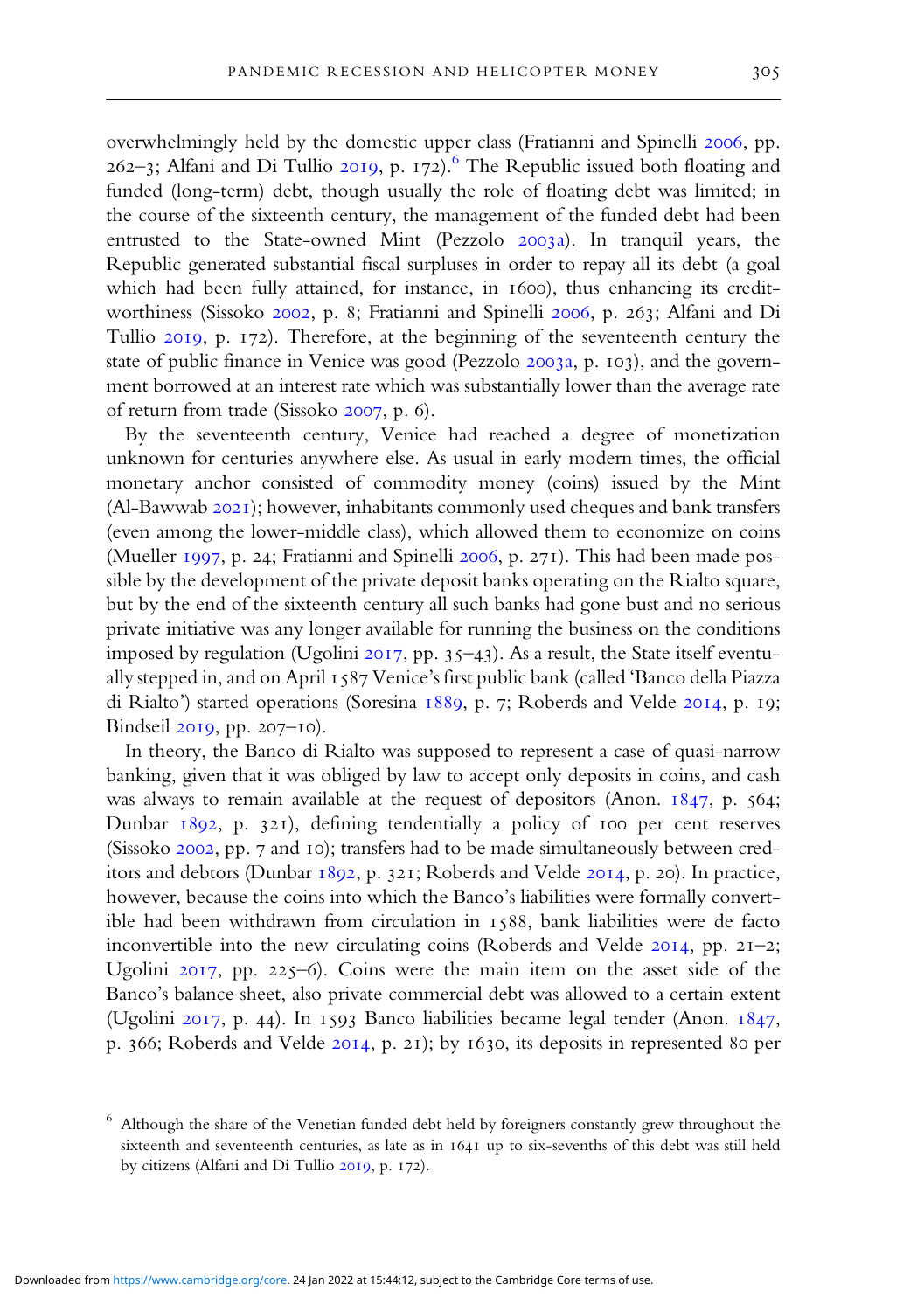cent of the overall volume of exchange settlements in Venice (Sissoko 2002, p. 8; Roberds and Velde 2014, p. 21). During these years the two legal tenders – commodity and scriptural money – were imperfect substitutes, the conversion rate between the two being determined on the market (Dunbar  $1892$ , p. 318; Inclimona 1913, p. 149; Fratianni and Spinelli 2006, p. 271). The existence of a positive premium (agio) for Banco money with respect to coins was almost a constant in the Venetian experience (Siboni 1892, p. 291; Magatti 1914, pp. 285-9; Roberds and Velde 2014, p. 17). As a matter of fact, scriptural money at the time was safer for obvious reasons, and the quality of available commodity money was especially poor during the 'bullion crisis' of the late sixteenth and early seventeenth century (Dunbar  $1892$ , pp. 309,  $32I$ , and  $330-I$ ; Ugolini  $20I7$ , pp.  $225-7$ ).

In May 1619 the government created a new public bank – the Banco del Giro – with floating (short-term) public debt and coins on the asset side of its balance sheet and deposits on the liability side (Soresina 1889, p. 9, Siboni 1892, p. 288, Inclimona 1913, p. 152, Roberds and Velde 2014, p. 24; Bindseil 2019, pp.  $215-17$ ). In general, the State's creditors were likely to become floating debt holders using the transfer mechanism of the State bank. This sort of mechanism had been first introduced in the thirteenth century when the Grain Office and Salt Office had started providing transfers to their creditors, and also the Fodder Office had resorted to it from 1608 to 1614 (Pezzolo 2003a, p. 63; Roberds and Velde 2014, p. 24; Ugolini 2018, p. 6). While the Banco della Piazza di Rialto was a deposit bank, the Giro bank was a device to make the public debt easily transferable, turning it into a means of payment (Roberds and Velde 2014, p. 22), and 'paying deposits at the call of the depositor, like the existing Banco di Rialto', with the possibility of deposit overdrawing, i.e. making loans (Dunbar 1892, p. 325). The account holders were floating debt holders; the Giro bank was allowed to accept deposits of private individuals only after the closure of the Banco della Piazza (Sissoko 2002,  $p. I1$ ).

The functioning of the Giro bank was simple (Ugolini  $2017$ , p. 43): the government opened accounts to merchants in credit with the Republic and to public officials as well (Soresina 1889, p. 16, Inclimona 1913, p. 1146), which could be converted into coins upon authorization; merchants and public officials became the Republic's debt holders. The credit of one account holder could always be freely transferred on demand to another account holder, and the corresponding amount would continue to circulate until the final repayment to the last bearer cancelled it out (Soresina 1889, pp. 12 and 16). Banknotes were not issued (Siboni 1892, p. 291). The Giro bank liabilities were legal tender for any payment greater than 100 ducats, while its clearing activity was possible also for payments lower than 100 ducats (Soresina 1889, p. 12). Moreover, from July 1627 the account holders could pay import taxes using Giro bank transfers (Soresina 1889, p. 20; Siboni 1892, p. 294). The convertibility promise on Giro bank deposits was based on the fact that in the State Mint an amount of commodity money served as a fund to back the operations of the Giro (Dunbar  $1892$ , p. 326), although backing was not 100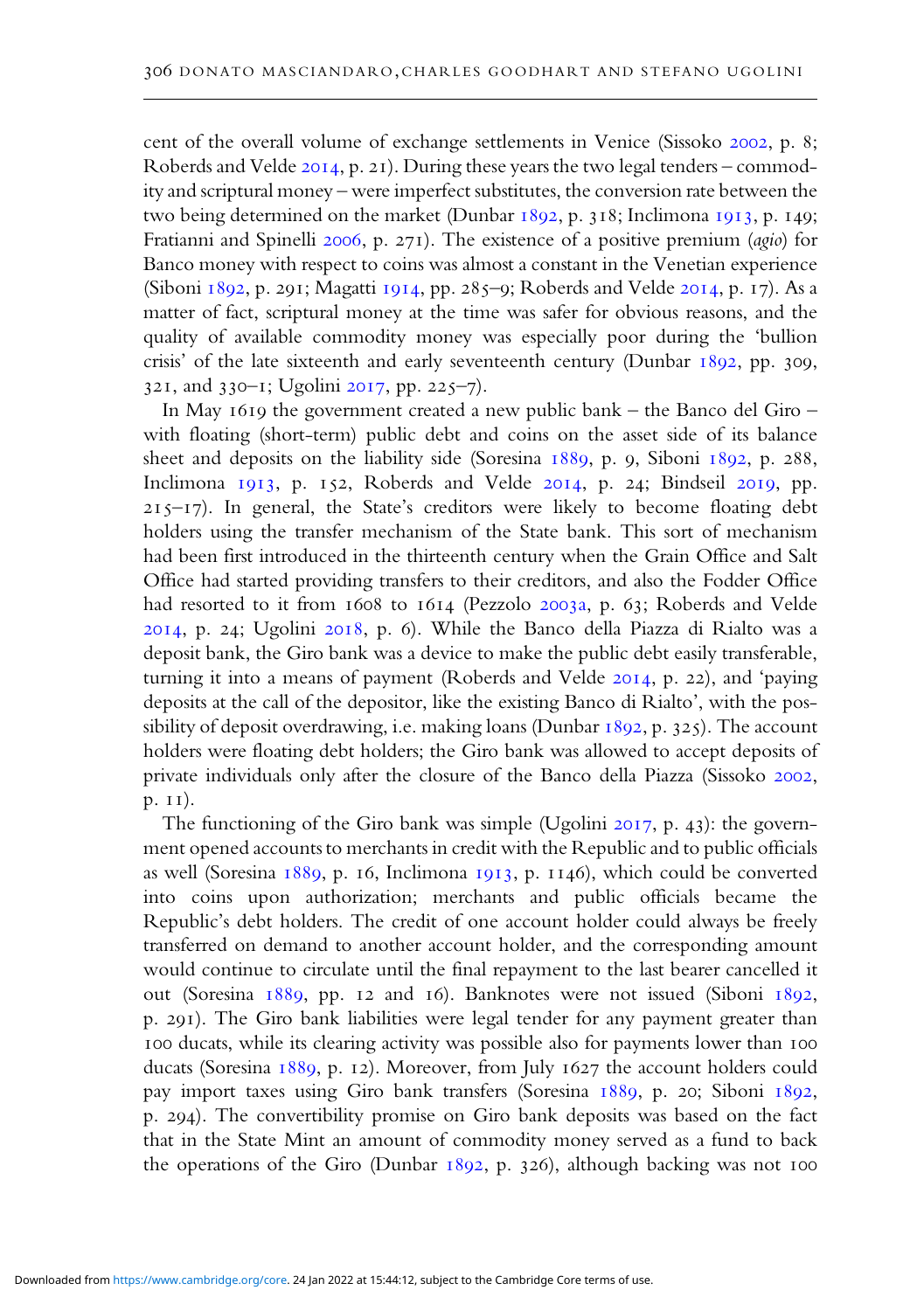per cent. In fact, in June 1619 the Senate authorized on the one hand the creation of 150,000 ducats' worth of coin reserves earmarked at the Mint for the Giro, and on the other hand  $\zeta$ 00,000 ducats' worth of Giro balances to pay its creditors – i.e. the would-be Giro depositors (Soresina 1889, pp. 12-13; Roberds and Velde 2014, p. 23). Moreover, one part of the Mint's output was earmarked to repay Giro scriptural money using coins: the Banco's foundation decree actually ordered monthly transfers of 10,000 ducats from the Mint to the Giro for repayments, up to the limit of 50,000 ducats (Roberds and Velde  $20I4$ , p. 24; Soresina 1889, p. 15). On January 1620 the overall balance and the monthly transfers became respectively 700,000 ducats and 20,000 ducats; the monthly transfers eventually became 80,000 ducats in August  $1625$  (Soresina  $1889$ , p. 17; Siboni  $1892$ , p. 288; Roberds and Velde  $2014$ , p. 24). The Giro balances were further increased in May  $1621 - by$ 100,000 ducats – and in June  $1621 - by 40,000$  ducats (Soresina  $1889, p. 18$ ). Then, 'as long as the monthly flow was sufficient to accommodate depositors' requests, the bank's liabilities remained convertible …; the State … adjusted the monthly flows of cash from the Mint to service the redemption requests' (Roberds and Velde 2014, p. 24).

All in all: in 1619 a duopolistic public banking system was born in Venice, where the liabilities of the two banks were treated as equivalent (Dunbar  $1892$ , p. 324; Ugolini  $2017$ , p. 44) and both granted the seizure exemption privilege, meaning that in no case did judicial courts have the power to seize their deposits (Soresina  $1889$ , p. 8). Moreover, in their period of coexistence the two public banks were interconnected in some coin exchange operations; while the reciprocal clearing of their liabilities was forbidden, given the need to maintain separation between the two banks (Soresina  $1889$ , pp. 9 and 13). The duopolistic setting ended in 1637, when the Banco della Piazza di Rialto was shut down, with the Banco del Giro remaining the only public Bank in Venice (Soresina 1889, p. 8; Dunbar 1892, p. 324; Roberds and Velde 2014, p. 25; Fratianni and Spinelli 2006, p. 271; Ugolini 2017, p. 44). As we shall see, the Banco della Piazza was actually an unintended casualty of the  $1629-31$ crisis despite not being involved in the monetization of the fiscal response to the shock.

#### I I

In 1628, the Republic of Venice got involved in the War of the Mantuan Succession.<sup>7</sup> In general, war, famine and epidemics (the so-called 'Three Horsemen of the

<sup>&</sup>lt;sup>7</sup> The War of the Mantuan Succession ( $1628-31$ ) was an Italian episode of the Thirty Years' War  $(1618-48)$  fought on a European scale between supporters and opponents of the Habsburg monarchies. After the death of the heirless Duke of Mantua, two claimants to the succession appeared (the Duke of Guastalla and the Duke of Nevers). The Holy Roman Empire, Spain and Piedmont supported Guastalla's claim, while France and Venice supported Nevers'. The military outcome being unclear, the conflict was resolved by a political accord (Treaty of Cherasco,  $1631$ ), confirming Nevers as Duke of Mantua.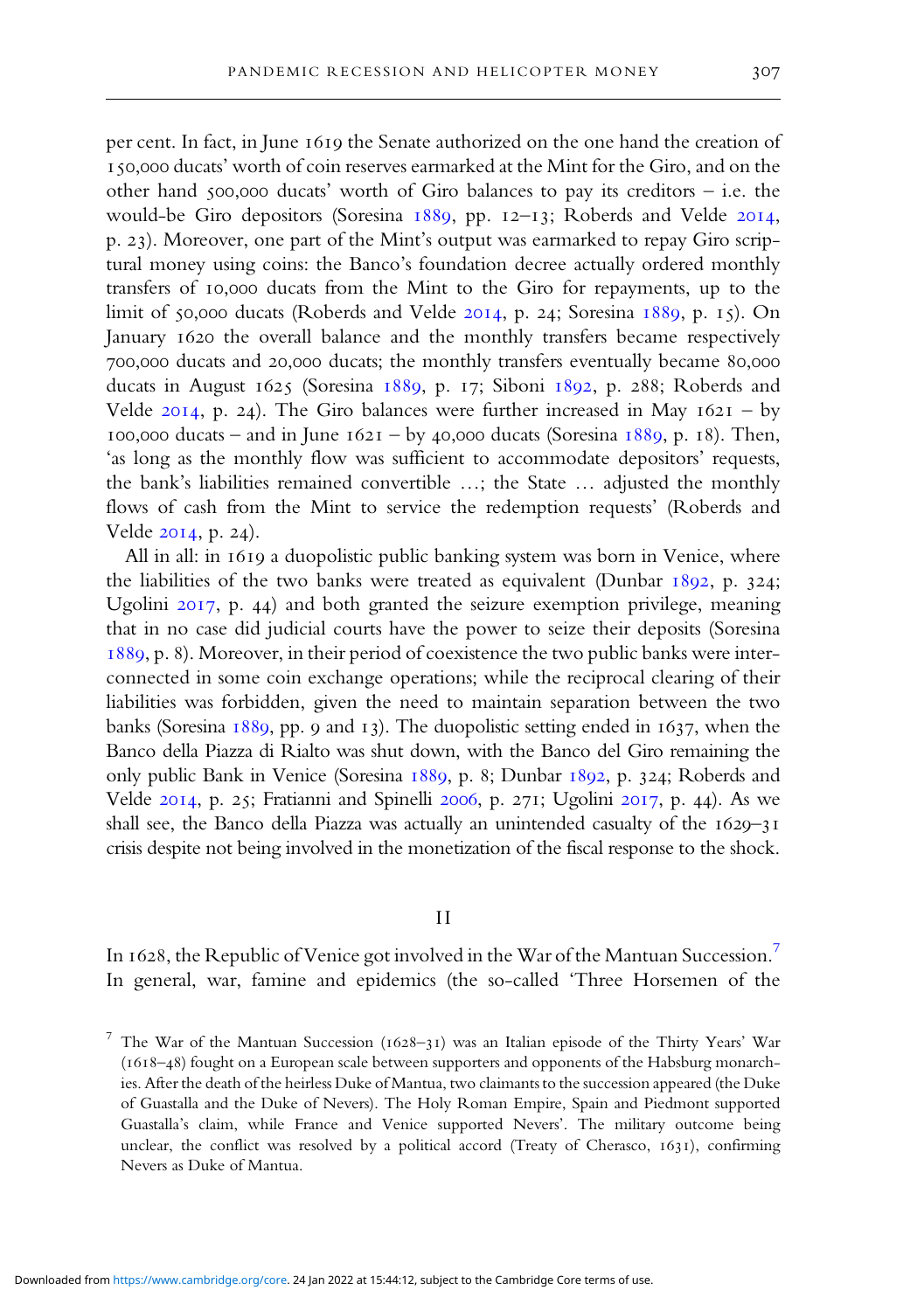Apocalypse') were often associated in the preindustrial world (Alfani  $2013$ , p. 43), and this episode was no exception to the rule. Starting from March 1629, French and Imperial troops crossed the Alps to participate in the conflict (Alfani and Percoco 2019, p. 1171). In the Italian states, the first decades of the seventeenth century were characterized by severe food shortages (Alfani 2018, p. 152), and the already meagre supply of food was further jeopardized by war. In general, in Venice famine episodes were less intense than elsewhere thanks to the Republic's capacity to collect grain from the rest of the Mediterranean (Todesco  $1989$ , p.  $11$ ), but this came at a sizable cost for the government, which sold the grain at subsidized prices to the population (Ugolini  $2017$ , p. 37). From a fiscal viewpoint, therefore, the war and famine already put considerable pressure on public finances. As early as April 1629, the governors of mainland cities were complaining to the central government about the severity of the famine and the high costs generated by it. $8$ 

Starting from spring 1630, an outbreak of bubonic plague (initially transmitted from the north by Imperial troops) started to spread first in the Duchy of Milan and then in the Venetian mainland, finally arriving in the city of Venice in late summer.<sup>9</sup> The massive outbreak in the city occurred between September and December  $1630 -$ 20,923 deaths – with a peak in October 1630 (Ell  $1989$ , p. 130), and in total 43,088 deaths were recorded over just three years; the population of Venice was 141,625 in  $1624$  and sank to  $102,243$  in  $1633$ , a reduction of nearly 30 per cent (Lazzari et al. 2020, p. 3). Such figures are consistent with the 35 per cent estimated mortality in Northern Italy, and should be compared to an estimated average annual mortality of between 2.7 and 3.7 per cent in normal times (Lazzari et al. 2020, p. 3). Many different indicators agree that the shock to the domestic economy was colossal, disrupting many diverse aspects of economic life including the arts industry – music production shrank by 40 per cent (Gonzaga Band 2018), while the average price of paintings collapsed by 81 per cent (Etro and Pagani 2010). While traditionally this

<sup>8</sup> On 24 April 1629, the Podestà (governor) of the mainland city of Bergamo, Valier, wrote to the Venetian Senate, complaining about the fact that the famine was severely hitting his territory (Pederzani 1992, p. 258). According to archival evidence, the price of wheat in Bergamo, which had fluctuated between 40 and 60 liras during the year  $1627$ , reached an extreme height of  $140$  liras in 1629, to come back to a range between 20 and 60 liras in the years  $1631-3$  (Biblioteca Civica Angelo Mai, Bergamo, 1.2.18.10.5 Calmieri dei cereali, 11, class. 1.2.18.10.5-11 (pr. 26781) 1627 gennaio - 1627 dicembre; 13, class.1.2.18.10.5-13 (pr. 26783) 1629 gennaio - 1629 dicembre; 14, class. 1.2.18.10.5-14 (pr. 26784) 1631 gennaio - 1631 dicembre; 15, class. 1.2.18.10.5-15 (pr.  $26785$ )  $1632$  gennaio –  $1632$  dicembre; 16, class.  $1.2.18.10.5-16$  (pr. 26786)  $1633$  gennaio –  $1633$ dicembre).

<sup>9</sup> On 22 August 1630, Venetian authorities convened a commission of 36 physicians in order to evaluate the nature and the diffusion of the disease; the majority of the commission (28 members out of  $36$ ) were opposed to declaring that the disease was pestilential, although plague episodes had already been signalled in the Venetian mainland (Preto 1979, p. 141). On 4 April 1630, the Bergamo authorities had already noted that an outbreak of plague was in the making (Biblioteca Civica Angelo Mai, Bergamo, 60, class. 1.2.3.1-60 1629 dicembre  $15 - 1632$  maggio 22, Consiliorum, pp. 62-3).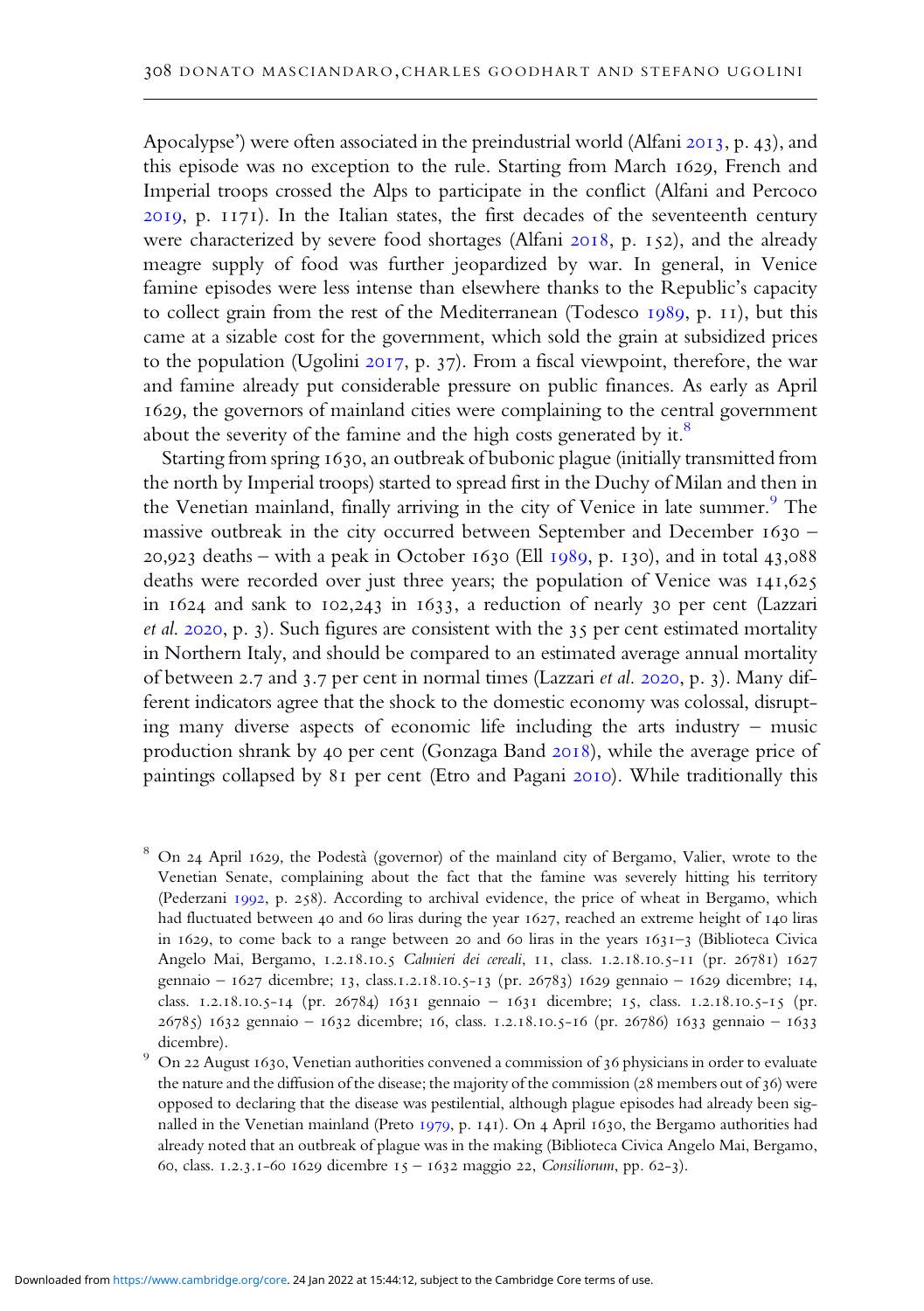epidemic has been considered a short-run disaster with limited long-run impact (Rapp  $1976$ , p.  $154$ ), recent research points to the fact that this was a crucial turning point for the Venetian economy (Alfani and Percoco 2019, p. 1197). More specifically, the 1630 plague provided a structural break in the way in which some macro-level variables – population density, urbanization and taxation per capita – affected wealth inequality (Alfani et al. 2020); the plague put the Republic on a lower growth path, favouring the rise of Northern Europe as well as of the Sabaudian State within Northern Italy (Alfani 2020).

To address the pandemic, the Senate had to decide its policy action immediately. During the previous 1576 pandemic the Venetian government had reacted slowly, both denying the plague and downsizing the number and nature of deaths (Palmer 1978, pp. 238-75; Preto 1979, p. 123). The first and most urgent issue consisted of protecting public health by designing and implementing a containment policy. In the Venetian territories urban mortality rates during 1630-1 were severe (ranging from 433 per 1,000 in Chioggia to 615 per 1,000 in Verona), while in Venice itself the mortality rate was 330 per 1,000, pointing to a certain success of the strict lockdowns implemented there (Alfani and Di Tullio 2019, p. 115). Venice had passed its first legislation to address epidemics in 1423, and a Health Office had been established in 1490 (Palmer 1978, pp.  $\overline{51}$  and  $\overline{85}$ ). The Health Office used its authority to close shops, as well as to prohibit auctions and markets (Allerston  $1996$ , p. 279). These measures hit the majority of Venetians, who became unable to work during epidemics (Pullan  $1960$ , p. 26; Biraben 1973, p. 145; Cipolla 1976, p. 42; Allerston  $1996$ , pp. 292-5).

The containment measures 'were carried into effect on a colossal scale with full resources of the state' (Palmer 1978, p. 142). The government was aware of such negative effects on economic activity, so it then tried to alleviate the inhabitants' losses (Pullan 1964, p. 410; Biraben 1973, p. 57; Cipolla 1976, p. 41).<sup>10</sup> In normal times, social expenditures were very low in Venice: for example, available data for 1602 and  $1633 - i.e.$  before and after the pandemic – show that social expenditures were negligible, amounting respectively to 0.2 and 0.4 per cent of total expenditures; in the same years the service of debt amounted respectively to 8.2 and 19.9 per cent (Alfani and Di Tullio 2019, p. 167). But during a pandemic things were different. In practice, during the 1630 pandemic the government bought necessary goods from merchants to distribute to the confined population, $\frac{1}{1}$  as it had already done

 $10$  A textile merchant pleaded for the quarantine to be lifted, given that 'an incomparably greater number of people have died purely as a result of unemployment than of typhus or any other contagious disease' (Pullan  $1964$ , p. 409); Verona was reported to be suffering more from the lockdown than from the disease itself (Palmer 1978, p. 275). Bribery episodes were registered, merchants being anxious to get their goods into Venice (Palmer  $1978$ , pp. 231-5). Also the regular activity of the Mint suffered during the plague episodes (Stahl  $200I$ , pp.  $42-53$ ).

 $^{11}\,$  On 3 December 1630, the civil authorities of the city of Bergamo expressed increasing concern about the growing debt that the municipality was accumulating to address the costs of the pandemic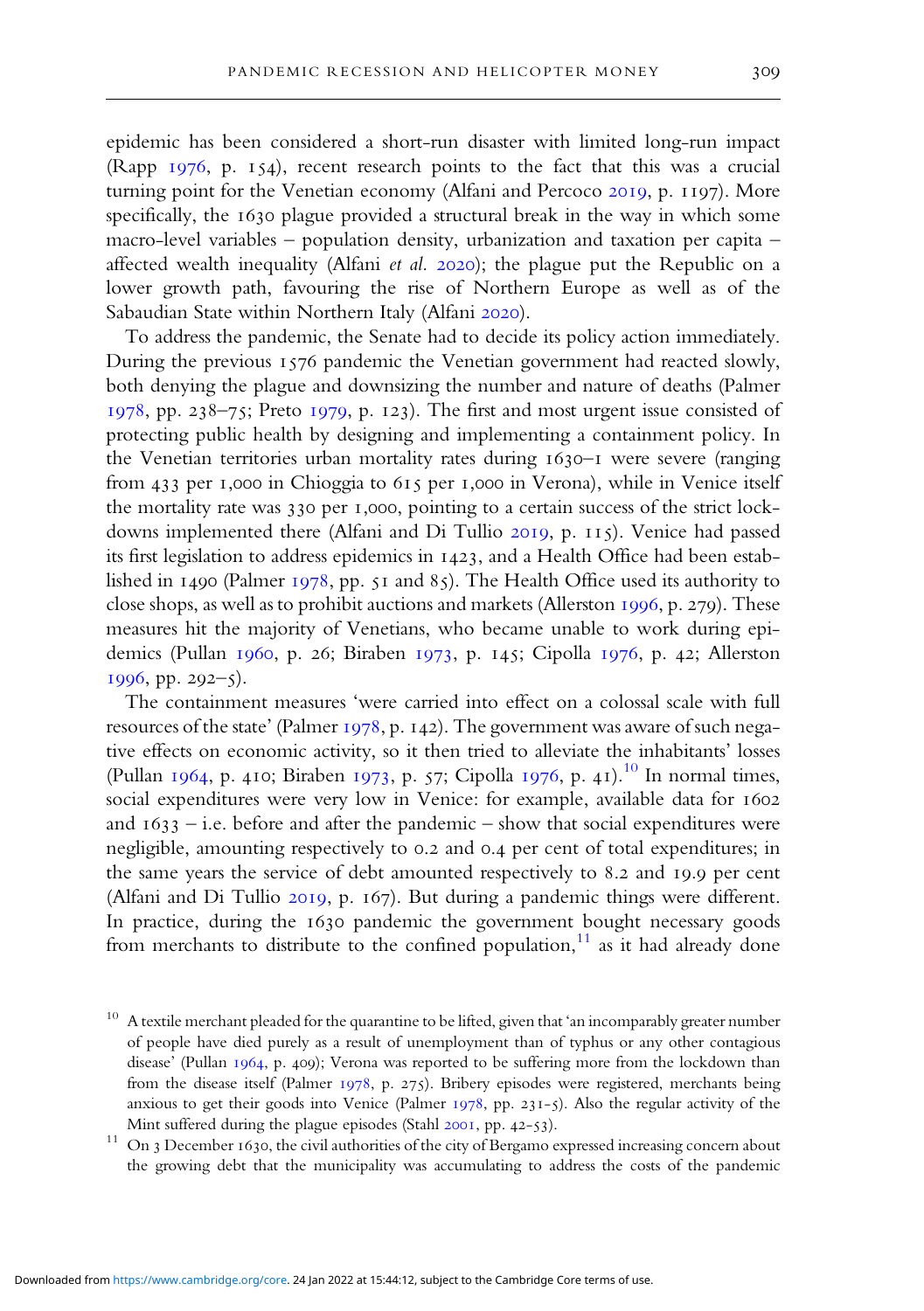during the 1575 plague (Pullan 1964, p. 409).<sup>12</sup> When districts were put into quarantine, their inhabitants were provisioned by the State (Palmer 1978, p. 143). The overall fiscal effort to help inhabitants included subsidies and other fiscal help given to affected communities, and distributions of free rations of grain (Alfani 2018, p. 162). When decisions to destroy supposedly infected goods were made, compensation was paid – though not always in full (Pullan  $1964$ , pp.  $251$  and  $319$ ; Allerston 1996, pp. 278 and 287). Moreover, the Venetian government influenced employment and nominal wages in the sectors under its total or partial control, including all the activities strictly related to health (esp. body clearers, who got paid huge salaries during pandemics: Allerston 1996, p. 296) and defence (esp. Arsenal workers, who had their wages paid despite being confined to their homes; Pullan 1964, p. 420). These fiscal transfers directly or indirectly helped inhabitants in trouble, particularly those in the lowest classes, which represented the largest part of the overall population: such people were often in debt, and at the greatest risk of crossing the boundary between subsistence and poverty (Alfani and Di Tullio  $2019$ , pp.  $62-3$ ). In the absence of subsidization, these people would have been most likely to revolt against the government's containment measures, as the opportunity cost of rioting would have been extremely low to them.

#### III

The 1629-31 famine and plague thus obliged the Venetian government to implement subsidies on a colossal scale, but how was such a huge fiscal expansion financed? Taxes were actually increased;<sup>13</sup> however, the plague had made tax collection more difficult, increasing the fiscal pressure (Pezzolo 1994, pp. 322-3; Alfani and Di Tullio 2019, p. 29). To help alleviate such pressure, the government also allowed Jews to lend on collateral outside the ghetto (Preto 1979, p. 144; Allerston 1996, p. 293). But this was far from enough for financing the fiscal expansion. To deal with its worsening

(Biblioteca Angelo Mai, -60, class. 1.2.3.1-60 1629 dicembre  $15 - 1632$  maggio 22, Consiliorum, pp.  $108 - 9$ ).

<sup>12</sup> Between December  $1628$  and November  $1629$  (i.e. during the early period of the famine), the Venetian Fodder Office ('Provveditori della Biave') had already sent to the mainland territories more than  $236,000$  ducats worth of grain, a sum which roughly corresponded to  $10\%$  of the Republic's total expenditures during the 'normal' year 1633 (Pezzolo 2006, p. 84). The authorities of Vicenza and Treviso did not obey letters from Venice that ordered them to send grain to other territories (Lombardini 1963, p. 27); similar letters were sent to Bergamo (Biblioteca Civica Angelo Mai, 260, class. 1.2.2.1-260 1629 dicembre 29; Venezia, 'in nostro ducali palatio', 1629, 29 decembris. Solutio datii traversini per territorium cremense pro bladis', p. 264) and to Verona (Archivio di Stato di Verona, 34,1625 lug. 8 - 1630 mag. 31, Registrum Litterarium Ducalium, p. 171).

 $13$  On 4 August 1629 a new lump-sum wealth tax was introduced, and a second one was added in 1630 (Preto 1979, p. 144; Pezzolo 2003a, p. 69; 2003b, p. 110; 2021, p. 74). Moreover, the 'duties' – i.e. the set of taxes that affected the transit and consumption of goods (Alfani and Di Tullio 2019, p. 24) – were increased twice in 1629, and once more in 1630 (Pezzolo 2021, p. 71).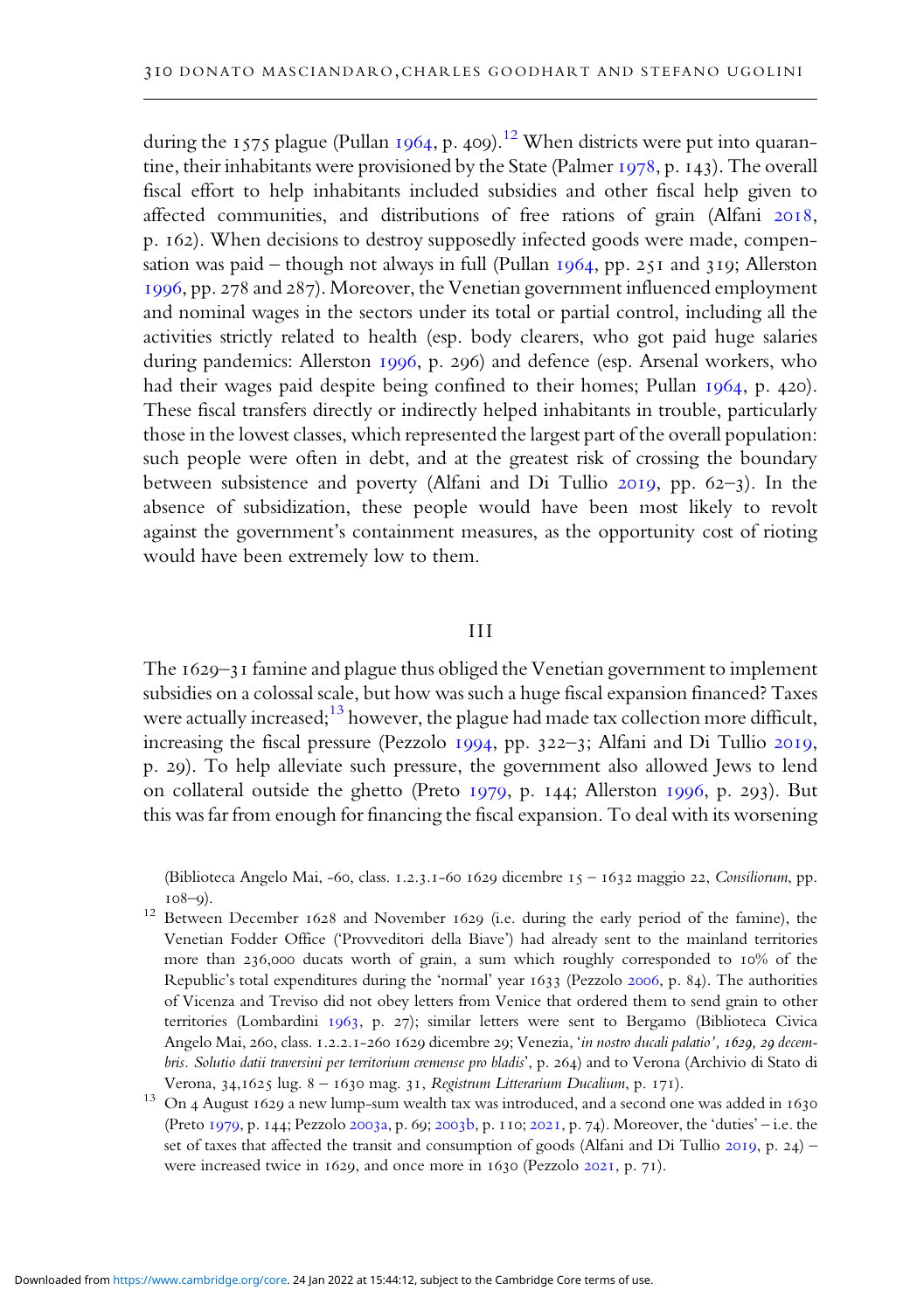deficit, the Republic had to resort to fiscal monetization through the scriptural money issued by the Banco del Giro: in fact, the government paid its creditors by merely crediting their current accounts with the bank. The size of the Giro bank's liabilities, which had generally been less than one million ducats in the  $1620s$ , rose to  $2,071,168$ ducats in April 1630, and surpassed 2,666,926 ducats in June 1630 (Soresina 1889, pp. 19, 23 and 29; Siboni 1892, p. 290; Roberds and Velde 2014, p. 24). While the Giro bank's liabilities kept increasing in concert with the famine and the bubonic plague (Soresina  $1889$ , p. 29), the asset side of its balance sheet underwent a serious deterioration: the rise in scriptural money held by the public was theoretically matched by an increase in floating (non-marketable) government debt, but in reality such a debt did not actually exist, so that in fact the bank's assets were actually decreasing with respect to its liabilities. This situation, which de facto generated a loss for the issuing bank, precisely corresponds to the situation described in Figure 3. Fiscal monetization was actually decreasing the net worth of the monetary authority: in view of this, we interpret this episode as an historical illustration of the 'net-worth helicopter money' strategy.

The choice of implementing such a radical strategy triggered a number of serious consequences. First, the government-induced growth of the Banco del Giro's business crowded out the activity of the Banco della Piazza di Rialto (Ugolini 2017, p. 44). The balance sheet of the Banco della Piazza had reached its peak of 1.7 million ducats in 1618, i.e. one year before the establishment of the Banco del Giro; in  $1630$ , the amount of deposits with the former had dropped to  $56,185$ ducats only, making the bank moribund until its final demise in  $1637$  (Siboni  $1892$ , p. 290; Sissoko 2002, p. 8; Pezzolo 2018, p. 155). Second, the monetary expansion entailed a stark depreciation of the value of Giro bank money, which the bank had no way to counteract. Up to 1625 the premium between Giro bank money and coin had been positive and substantial; then from  $1625$  the premium began to fall, slowly at first and then precipitously in 1630, eventually turning negative (Soresina  $1889$ , p. 29; Roberds and Velde  $2014$ , p. 24): the *agio* was equal 20 per cent in 1624, then it dropped to 19.5 per cent in early 1629 and fell into negative territory ( $-10$  per cent) in  $1630$  (Pezzolo  $2018$ , p.  $156$ ). The depreciation of Giro bank money can be confirmed by looking at its market value in terms of silver. As shown in Figure 4, during the 1629 famine Giro bank money had already lost 10 per cent of its silver value, and at the peak of the plague (in September 1630) it was down as much as  $25$  per cent with respect to its pre-crisis valuation.

The overexpansion of the money supply thus quickly triggered a substantial monetary depreciation, which the bank had no means to counteract in view of the weakness of its balance sheet. This depreciation forced the government to backtrack on its 'net-worth helicopter money' strategy and reform its monetary policy setting. Already in July 1630, a monetary committee (Inquisitori del Banco Giro) had been established, with the aim of reducing the bank's liabilities (Soresina  $1889$ , p. 23; Siboni  $1892$ , p. 290; Roberds and Velde  $20I4$ , p. 24). The reform proposed by the committee was made effective on 24 September 1630. Under this plan, the accounts of a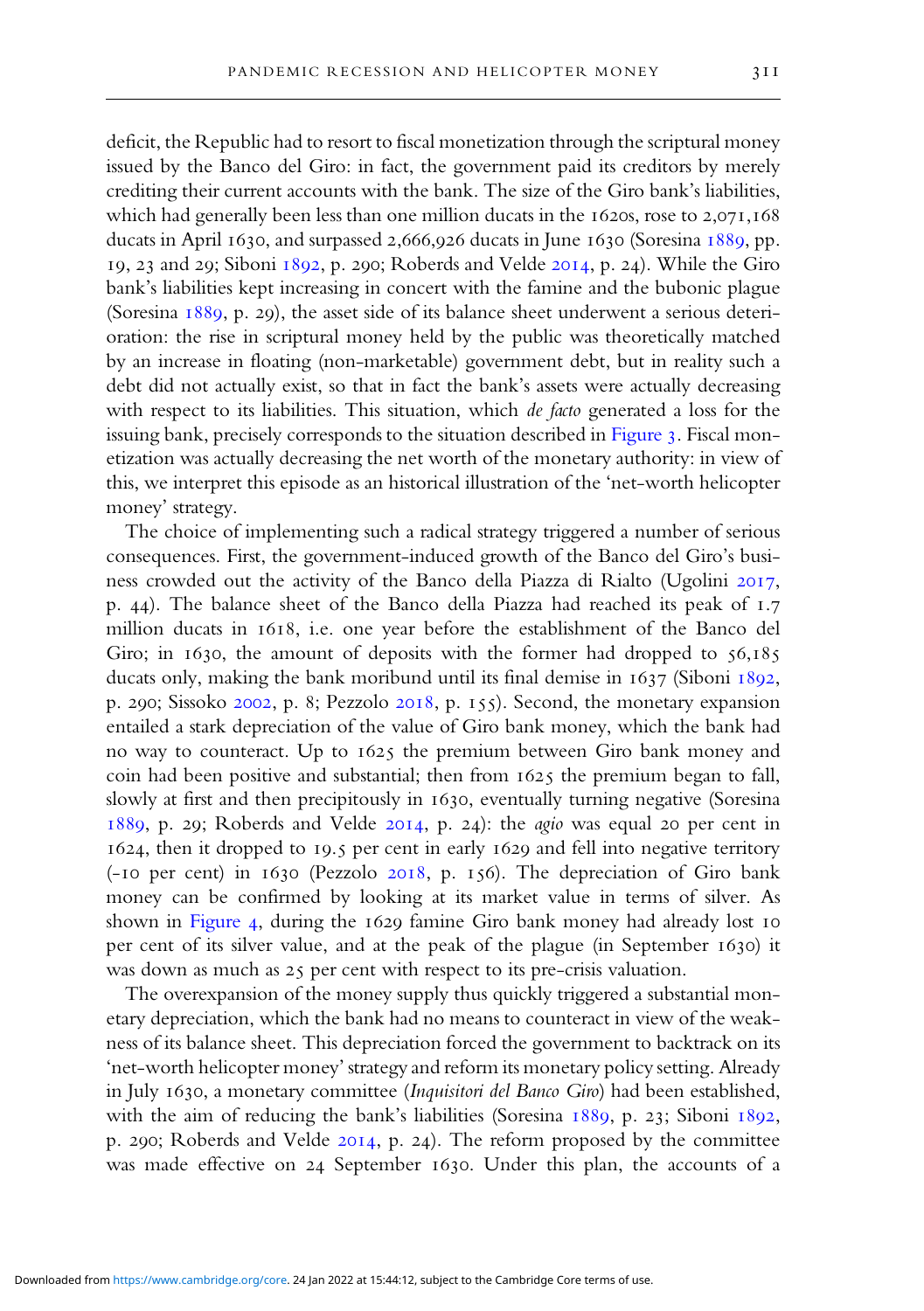

Figure 4. Market value of Giro bank money (in silver grains) Source: Mandich (1957, p. 1173)

number of separate administrations and public concessionaries – worth  $716,652$  ducats – were removed from the Giro bank and transferred to the Mint, which was the division of the Treasury charged with the management of the public debt (Pezzolo a). Private depositors were moreover invited to convert their Giro bank liabilities into 'Mint deposits', paying 7 per cent interest (Soresina 1889, pp. 25–6; Siboni 1892, p. 290, Roberds and Velde  $2014$ , pp. 24-5). As the so-called 'Mint deposits' were not current account deposits but inscribed bonds (Pezzolo 2003a), this amounted to the conversion of unremunerated sight liabilities into interest-bearing long-term bonds. Furthermore, Mint revenues from sales of life annuities at 14 per cent were applied to the Giro bank (Soresina  $1889$ , p. 26; Roberds and Velde 2014, p. 25) to strengthen its financial position. In accounting terms, this means that the Treasury first increased the outstanding government debt in order to raise the liquidity that allowed the bank to withdraw some of the money it had issued (Figure  $\varsigma$ ), then it gratuitously provided it with the resources transferred to it: in so doing, one of the Bank's liabilities was reduced without any asset being diminished, which de facto entailed an increase in the Bank's net worth (Figure 5). All in all, this amounted to transferring the loss previously generated on the monetary authority's balance sheet (Figure  $3.2$ ) back to the fiscal authority's balance sheet (Figure 5): differently said, the September 1630 reforms de facto reversed the 'net-worth helicopter money' strategy implemented since the beginning of the macroeconomic shock.

These combined operations reduced the Giro balance sheet and then the money supply, thus allowing for a reappreciation of the bank money (see Figure  $4$ ) – although at the price of an increase in the funded public debt. The new monetary policy strategy brought down Giro balances to 1.4 million ducats at the end of 1630 (Soresina 1889, p. 29; Roberds and Velde 2014, p. 25), but it was not sufficient to restore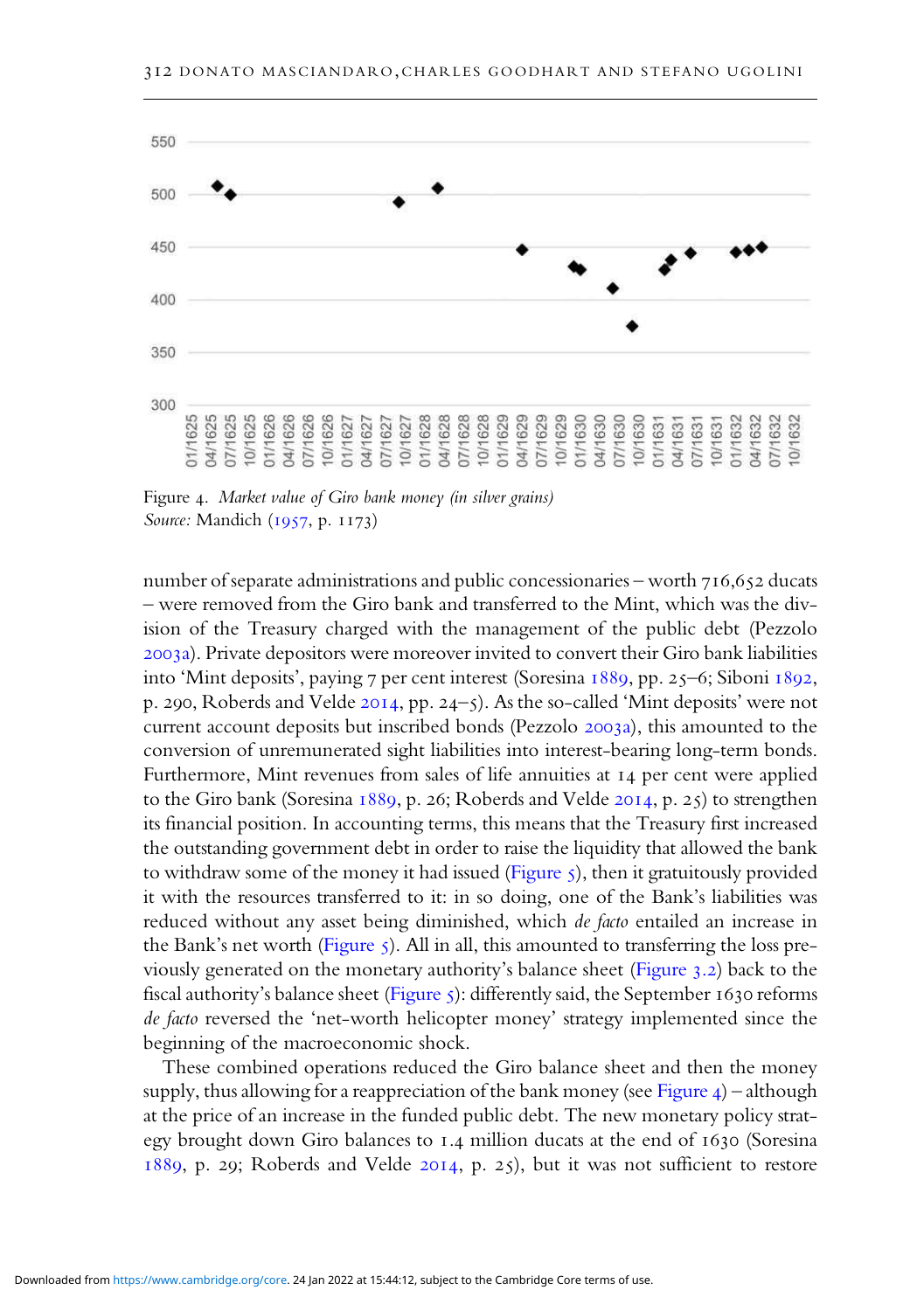

Figure 5. Balance sheet effects of the September 1630 reform

convertibility on demand of Giro bank liabilities (Dunbar  $1892$ , pp.  $327$  and  $330$ ). Moreover, the government was not able to stabilize the Giro balance sheet below 900,000 ducats until  $1638$  (Roberds and Velde 2014, p. 25), which from then on represented the usual amount of the Giro bank balance sheet (Pezzolo 2021, p. 96). Ex post, price instability – 'an unprecedented rise in prices has been the worst blow of all', as argued by a contemporary observer (Cohen  $1988$ , pp.  $134-5$ ) – and currency devaluation (Roberds and Velde 2014, p. 23) had been the macroeconomic outcomes of the 'net-worth helicopter money' strategy. So, it is unlikely that such a strategy was socially optimal, especially in view of the fact that the relatively severe indebtedness of the Giro bank was not particularly dramatic compared with the Republic's fiscal income (Pezzolo 2003a, p. 64).<sup>14</sup> Meanwhile fiscal dominance was in place, with the Venice Senate completely controlling the Giro bank governance (Anon.  $1847$ , p. 364; Soresina  $1889$ , p. 8; Dunbar  $1892$ , pp. 312 and 321). So why did the Venetian authorities choose to implement such a suboptimal strategy – only to quickly backtrack from it? To answer this question, it is necessary to examine possible links between fiscal monetization and political pressure.

In the Republic of Venice, wealth inequalities were extreme, both between the lower and middle class and between the middle and upper class (Alfani and Di Tullio  $2019$ , pp.  $105-12$ ). This reflected the distribution of political rights, which were strictly reserved for the upper class. However, when calamities occurred, the patricians had to take into account the expectations of the lower classes. Urban populations were watchful of rulers, and they were ready to riot if they became convinced that the government was not doing all it could, (and should) have done to ensure the availability of food, guaranteeing the 'right to bread' (Alfani 2018, p. 162). Politicians had much to fear, also in terms of personal safety, from riots motivated by distributional reasons – 'injustice' – so that incentives to act were really strong. Indeed,

<sup>&</sup>lt;sup>14</sup> The Republic's fiscal income was worth 3,861,827 ducats in 1621 and 2,949,888 in 1633 (Besta 1912, pp. 464–75 and 486–93).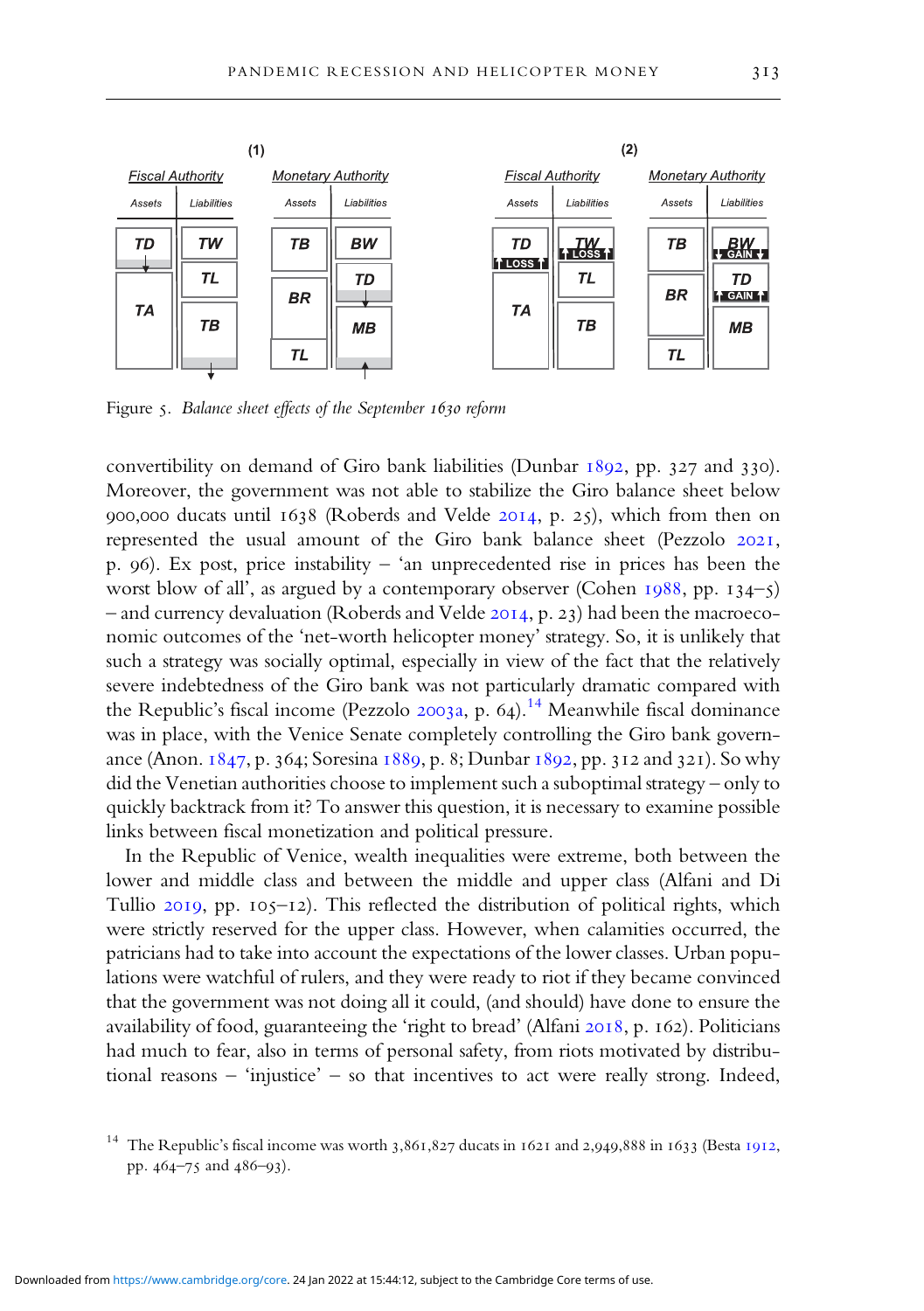most popular riots in early modern Venice seem to have been caused by 'political' claims. Inhabitants' preferences mattered, although even full citizenship did not guarantee full political rights, as those were reserved for the patriciate (Alfani and Di Tullio  $2019$ , pp.  $13$  and  $61$ ).

The extraordinary money-financed fiscal stimulus implemented in Venice during – can be considered optimal from the perspective of poor inhabitants, who benefited from real subsidies without being sensitive to the 'monetary externalities' generated by the policy.<sup>15</sup> In this respect, the government decision can be considered consistent with the aim of pleasing the majority of inhabitants during a big macroeconomic downturn, thus enhancing consensus and avoiding riots. The theoretical framework behind this interpretation is illustrated in the Appendix (available online). At one point, however, monetary instability became too strong and the government risked losing control of the useful monetization mechanism. At that point, those that were mostly sensitive to 'monetary externalities' (i.e. the ruling upper class) were ready to accept some 'sacrifices' in order to put an end to currency depreciation. The 'sacrifices' consisted of accepting a conversion of liquid sight debt (Giro bank money) into illiquid long-term debt (the 'Mint deposits'). Acceptance of this conversion (somewhat akin to a debt restructuring) by patricians made it possible to reverse part of the monetization and put an end to instability. Importantly, the 'sacrifices' were only short term, as in the long term high interest rates were duly paid to the holders of the newly created funded debt. Because the conversion was actually financed through earmarking future tax revenues, and because the tax system was strongly regressive in Venice, the short-term redistribution in favour of the poor was offset by a long-term redistribution in favour of the wealthy. Indeed, the 1629-30 money-financed fiscal expansion did not cause a permanent change in the condition of poor inhabitants, since analysis of income distributions shows that, contrary to the Black Death of 1348, the bubonic plague of 1630 did not trigger a phase of sustained inequality decline (Alfani and Di Tullio 2019, p. 116; Alfani 2020, p. 204).

In view of all this, we can tentatively provide some speculative interpretations as to why a'net-worth helicopter money' strategy was first implemented and then abruptly reversed in Venice during the  $1629-31$  shock. At the beginning of the shock, the ruling class (which held the overwhelming share of Venetian public debt) was apparently unwilling to see the funded debt increase, thus forcing the Treasury to monetize the politically inevitable stimulus. After realizing the substantial costs of excessive monetization, however, consensus was found among patricians on the need for the funded debt to grow in order to limit money depreciation. Contrary to the 'monetary-base helicopter money' strategy, the 'net-worth helicopter money' might have prevented the long-term government debt from growing in the short term, but the latter's impact on monetary stability was probably much more

<sup>&</sup>lt;sup>15</sup> For a definition of 'monetary externality', see the Appendix (available online).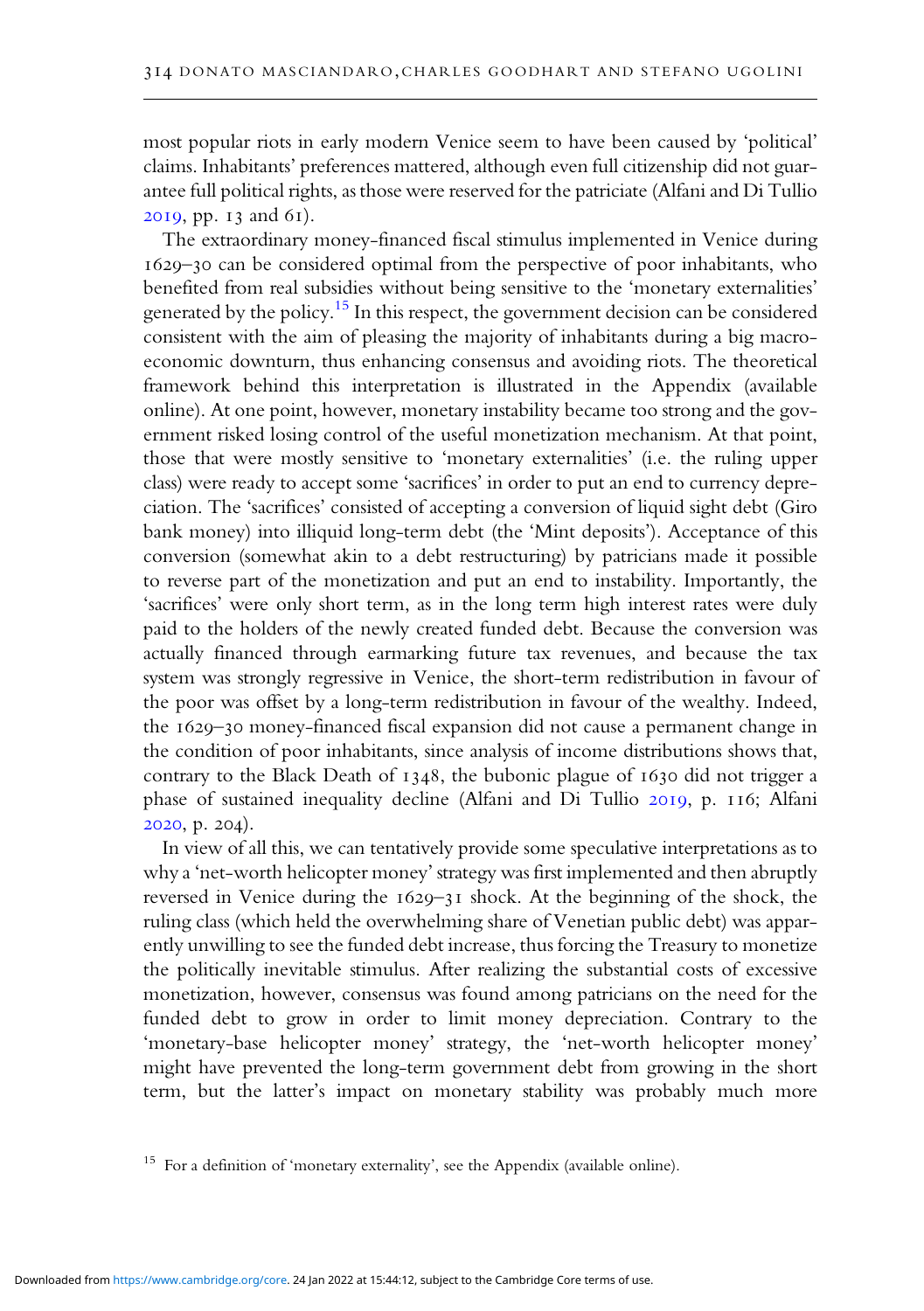violent than the former's. As a result, the 'net-worth helicopter money' strategy had to be quickly reversed and replaced by a much more conservative policy.

#### IV

Recently, monetary policy theory highlighted the relevance of the way interventions are orchestrated between the central bank's and the government's balance sheets (Sims 2004; Reis 2015; Orphanides 2016; Benigno and Nisticò 2020). In particular, radical options like the so-called 'net-worth helicopter money' have been discussed as a possible strategy to cope with extraordinary macroeconomic shocks such as pandemics. However, episodes in which the 'net-worth helicopter money' strategy has been actually implemented appear to be very rare in history. In this article, we have focused on one historical example in which a pandemic recession was actually addressed through the implementation of this strategy.

In the Republic of Venice, the  $1629$  famine and the  $1630 - 1$  plague caused a unique negative macroeconomic shock, that the oligarchic government addressed using a particularly radical form of fiscal monetization that corresponds to the modern notion of 'net-worth helicopter money'. As a matter of fact, the expansion of the bank of issue's liabilities was associated with a deterioration in the quality of its assets, thus producing capital losses to the issuer and reducing its net worth. This policy entailed monetary depreciation and instability, so that the government had to reverse it very quickly – i.e. before the end of the macroeconomic shock. Backtracking on the 'net-worth helicopter money' strategy implied transferring the losses suffered on the monetary authority's balance sheet to the fiscal authority's balance sheet: this actually took place through a de facto government bailout of the bank of issue, as the bank's sight liabilities were converted into long-term public debt.

Why did the government choose to implement this suboptimal strategy? We argue that they did so to avoid political disturbances and popular rioting, while also preventing the long-term government debt from growing. Thus, in the short term, potential political and social consequences of the macroeconomic shock were minimized by implementing a redistributive policy from the rich to the poor. But in order to keep the monetization mechanism viable and prevent a complete debasement of bank money, the quality of the assets side of its balance sheet had to be restored: losses had to be covered through a de facto bailout, which made the inevitable growth of long-term government debt eventually occur. However, it is worth underlining that in the long term, the conversion of sight bank liabilities into long-term debt actually reversed the distributional effects triggered by the 'net-worth helicopter money' strategy: as taxes were strongly regressive in Venice, the ensuing conservative fiscal policy which allowed the debt to be repaid entailed a redistribution of resources from the poor to the rich.

The history of the Venetian reaction to the  $1629-31$  famine and pandemic echoes many aspects of the COVID-19 crisis. For one thing, it proves that current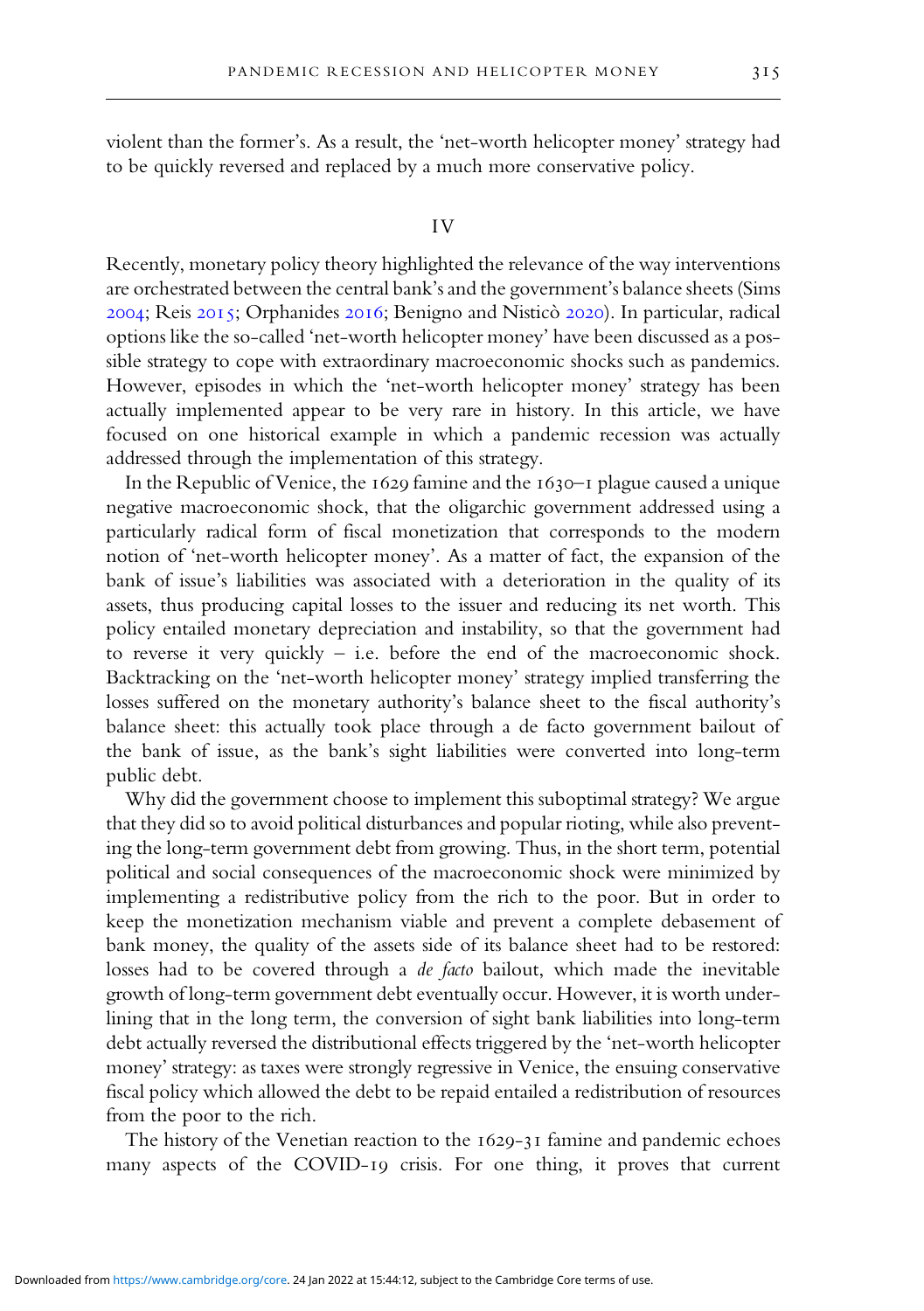extraordinary fiscal expansion to cope with a pandemic is far from unprecedented. Moreover, it suggests that the refusal of central bankers nowadays to embark on a'networth helicopter money' experiment may have been a good idea after all. More generally, the Venetian experience with 'net-worth helicopter money' highlights the redistributive implications of the design of macroeconomic policies, as well as the importance of political economy factors in the choices underlining such designs.

Submitted: 12 January 2021 Revised version submitted: 20 November 2021 Accepted: 5 December 2021

## Supplementary material

To view supplementary material for this article, please visit https://doi.org/ 10.1017/S0968565021000214.

## Sources

Biblioteca Civica Angelo Mai, Bergamo: Calmieri dei cereali Consiliorum Archivio di Stato di Verona: Registrum Litterarium Ducalium

#### References

- AL-BAWWAB, R. (2021). The Zecca mint: a self-enforcing monetary constitution in historic Venice. Economics of Governance, forthcoming.
- ALFANI, G. (2013). Calamities and the Economy in Renaissance Italy: The Grand Tour of the Horsemen of the Apocalypse. Basingstoke: Palgrave Macmillan.
- ALFANI, G. (2018). Famines in late medieval and early modern Italy: a test for an advanced economy. In D. Collet and M. Schuh (eds.), Famines during the 'Little Ice Age' (1300-1800): Socionatural Entanglements in Premodern Societies. Cham: Springer.
- ALFANI, G. (2020). Pandemics and asymmetric shocks. Journal for the History of Environment and Society, 5, pp. 197-209.
- ALFANI, G. and DI TULLIO, M. (2019). The Lion's Share: Inequality and the Rise of the Fiscal State in Preindustrial Europe. Cambridge: Cambridge University Press.
- ALFANI, G., DI TULLIO, M. and FOCHESATO, M. (2020). The determinants of wealth inequality in the Republic of Venice. CAGE Working Paper Series no. 483.
- ALFANI, G. and PERCOCO, M. (2019). Plague and long-term development: the lasting effects of the 1629-30 epidemic on the Italian cities. Economic History Review, 72, pp. 1175-1201.
- ALLERSTON, P. A. (1996). The market in second-hand clothes and furnishings in Venice  $(1500 - 1650)$ . Unpublished PhD thesis, European University Institute.

ANON. (1847). Le finanze della Repubblica Veneta e il Banco-Giro. Venice: Tipografia Antonelli.

- BENIGNO, P. and NISTICÒ, S. (2020). Non-neutrality of open market operations. American Economic Journal: Macroeconomics,  $12$ , pp.  $175-226$ .
- BESTA, F. (1912). Bilanci generali della Repubblica di Venezia, vol. 1. Venice: F. Visentini.
- BINDSEIL, U. (2019). Central Banking before 1800: A Rehabilitation. Oxford: Oxford University Press.
- BIRABEN, J. N. (1973). Conséquences économiques des mesures sanitaires contre la peste du moyen-âge au XVIIIe siècle. Annales Cisalpines d'Historie Sociale, I, pp. 49-61.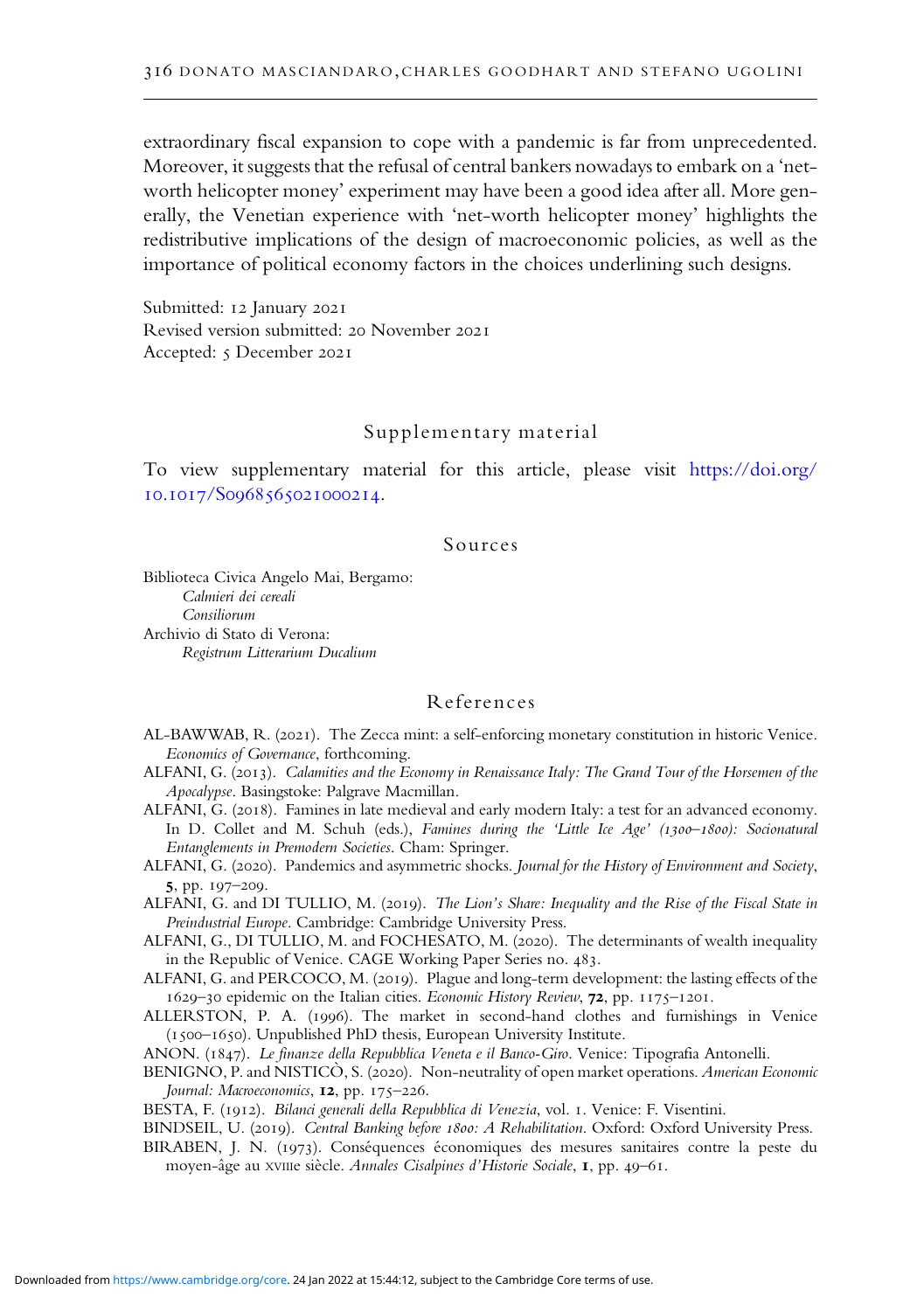- BUITER, W. H. (2014). The simple analytics of helicopter money: why it works always. *Economics:* The Open-Access, Open-Assessment E-Journal,  $8$ , pp.  $1-45$ .
- CIPOLLA, C. M. (1976). Public Health and the Medical Profession in the Renaissance. Cambridge: Cambridge University Press.
- COHEN, M. R. (1988). The Autobiography of a Seventeenth-Century Rabbi: Leon Modena's Life. Princeton, NJ: Princeton University Press.
- DUNBAR, C. F. (1892). The Bank of Venice. Quarterly Journal of Economics, 6, pp. 308-35.
- DUNBAR, C. F. (1893). The Bank of Venice: addendum. Quarterly Journal of Economics, 7, pp. 210-16.
- ELL, S. (1989). Three days in October of 1630: detailed examination of mortality during an early modern plague epidemic in Venice. Reviews of Infectious Diseases, 11, pp. 128-39.
- ETRO, F. and PAGANI, L. (2010). The market for paintings in baroque Venice. University of Milan-Bicocca Department of Economics Working Paper Series no. 191.
- FINLAY, R. (1980). Politics in Renaissance Venice. London: Benn.
- FRATIANNI, M. and SPINELLI, F. (2006). Italian city-states and financial evolution. European Review of Economic History, 10, pp. 257-78.
- FRIEDMAN, M. (1969). The optimum quantity of money. In M. Friedman, The Optimum Quantity of Money and Other Essays. Chicago: Adline.
- GALÌ, J. (2020). The effects of a money-financed fiscal stimulus. Journal of Monetary Economics, forthcoming.
- GONZAGA BAND (2018). Venice 1629. London: Resonus Limited.
- INCLIMONA, E. (1913). Le origini del Banco Giro. Giornale degli Economisti e Rivista di Statistica, 46, pp.  $144 - 56.$
- JUDDE DE LARIVIÈRE, C. (2020). Political participation and ordinary politicization in renaissance Venice: was the 'popolo' a political actor? In M. Van Gelder and C. Judde de Larivière (eds.), Popular Politics in an Aristocratic Republic. London and New York: Routledge.
- LAZZARI, G., COLAVIZZA, G., BORTOLUZZI, F., DRAGO, D., ERBOSO, A., ZUGNO, F., KAPLAN, F. and SALATHÉ, M. (2020). A digital reconstruction of the  $1630-1631$  large plague outbreak in Venice. Scientific Reports, 10, 17849.

LOMBARDINI, G. (1963). Pane e Denaro a Bassano tra il 1501 e il 1799. Venice: Neri Pozza Editore.

- MAGATTI, E. (1914). Il mercato monetario veneziano alla fine del xvi secolo. Nuovo Archivio Veneto,  $27, pp. 245 - 323.$
- MANDICH, G. (1957). Formule monetarie veneziane del periodo 1619–1650. Il Risparmio, 5, pp.  $634 - 82.$
- MASCIANDARO, D. (2020). Covid-19 helicopter money: economics and politics. Covid Economics, 7, pp. 23-45.
- MUELLER, R. C. (1997). The Venetian Money Market: Banks, Panic and the Public Debt, 1200-1500. Baltimore, MD: Johns Hopkins University Press.
- ORPHANIDES, A. (2016). Fiscal implications of central bank balance sheet policies. IMFS Working Paper Series no. 105.
- PALMER, R. J. (1978). The Control of Plague in Venice and Northern Italy, 1348–1600. Unpublished PhD thesis, University of Kent.
- PEDERZANI, I. (1992). Venezia e lo 'Stado de Terraferma': il governo delle comunità nel territorio Bergamasco (secc. XV–XVIII). Milan: Vita e Pensiero.
- PEZZOLO, L. (1994). Sistema di potere e politica finanziaria nella Repubblica di Venezia (secoli xv-XVII). In G. Chittolini, A. Molho and P. Schiera (eds.), Origini dello Stato: processi di formazione statale in Italia fra medioevo ed età moderna. Bologna: Il Mulino.
- PEZZOLO, L. (2003a). The Venetian government debt, 1350-1650. In M. Boone, K. Davids and P. Janssens (eds.), Urban Public Debts, Urban Government and the Market for Annuities in Western Europe (14th–18th Centuries). Turnhout: Brepols.
- PEZZOLO, L. (2003b). Il fisco dei Veneziani: finanza pubblica ed economia tra XV e XVII secolo. Verona: Cierre Edizioni.
- PEZZOLO, L. (2006). Una finanza d'ancien régime: la Repubblica Veneta tra XV e XVIII secolo. Naples: Edizioni Scientifiche Italiane.